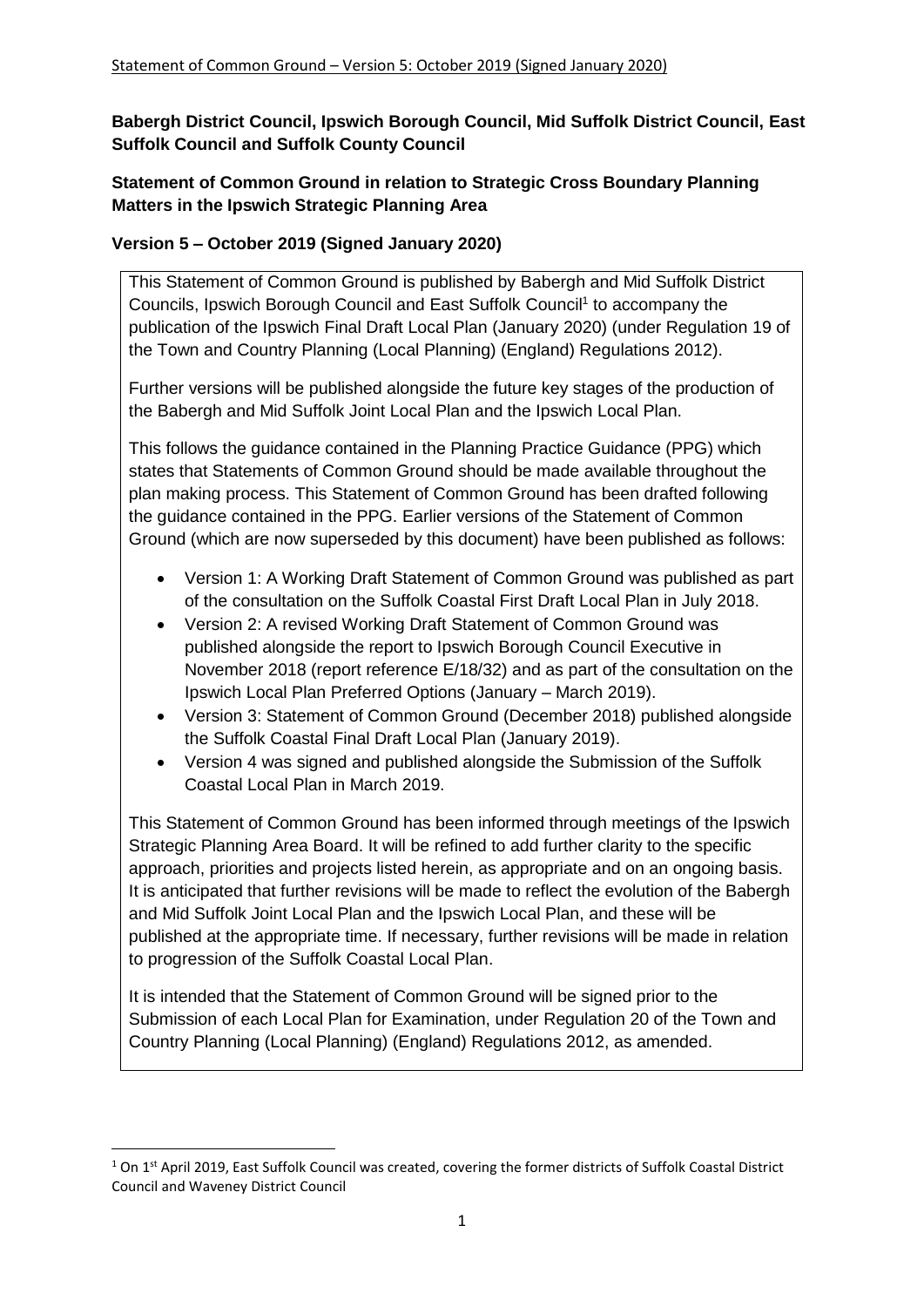### **1. Area covered by the Statement of Common Ground**

The Statement of Common Ground relates to the area covered by Babergh District Council, Ipswich Borough Council, Mid Suffolk District Council and the former Suffolk Coastal area of East Suffolk Council as shown on the map overleaf.

The Planning Practice Guidance states that a Statement of Common Ground will need to cover the area that policy making authorities and public bodies cooperate within, depending on the strategic matters being planned for and the most appropriate functional geography for the gathering of evidence and the preparation of planning policies. However, local planning authorities may have more than one Statement of Common Ground where there are strategic cross-boundary matters to be addressed.

The area covered is the area identified as the Ipswich Housing Market Area and Ipswich Functional Economic Area through the production of the Strategic Housing Market Assessment and the Employment Land Needs Assessment respectively. For the purposes of joint working on planning policy, this area is defined as the Ipswich Strategic Planning Area. Recognising the functional relationship between the four authorities, the authorities have over a number of years worked together on the production of evidence to support local plans.

The authorities have discussed at the Ipswich Strategic Planning Area Board and subsequently agreed that this geography is appropriate in relation to the strategic planning matters covered by this Statement of Common Ground.

# **2. Authorities covered by the Statement of Common Ground**

The signatories to this Statement of Common Ground are:

- Babergh District Council, Ipswich Borough Council, Mid Suffolk District Council, East Suffolk Council.
- Suffolk County Council is signatory in relation to matters which relate to County Council responsibilities, including as mineral and waste planning authority.
- Natural England is signatory in relation to Section J Mitigation of Potential Impacts upon Internationally Protected Sites.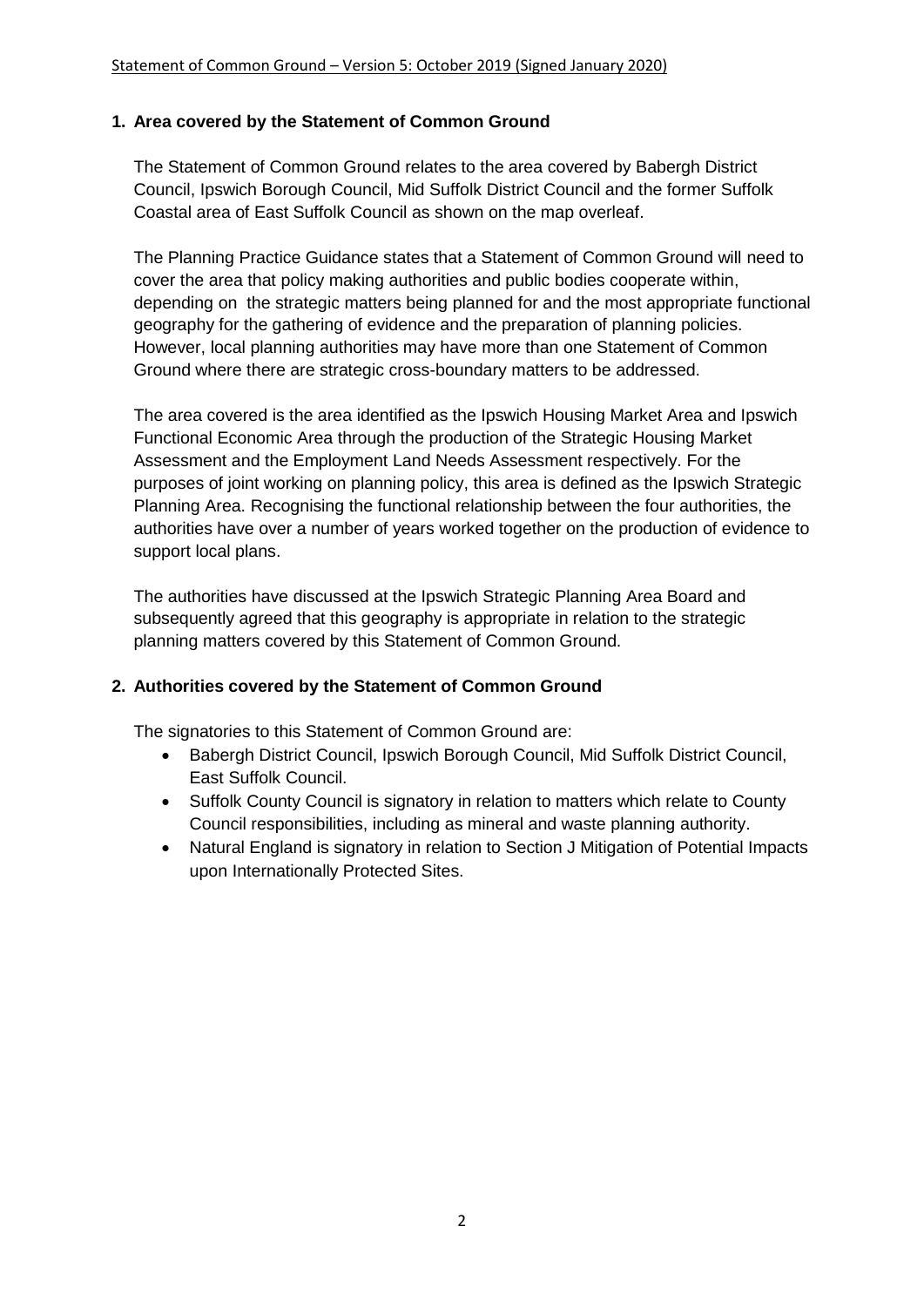

*Ipswich Strategic Planning Area*

# **3. Purpose of Statement of Common Ground**

Local planning authorities have a statutory duty to co-operate with specified bodies in relation to strategic planning matters.

The National Planning Policy Framework (NPPF) and accompanying Planning Practice Guidance require local planning authorities to produce a Statement of Common Ground as a written record of progress made on the planning for strategic matters across local authority boundaries.

This Statement of Common Ground will support the production of Local Plans in the Ipswich Strategic Planning Area by:

- Setting out those matters which are strategic cross-boundary matters in relation to the production of Local Plans as defined by the NPPF (Section 3);
- Outlining agreements and outcomes in relation to those strategic matters;
- Reflecting statutory and policy requirements re the Duty to Co-operate.

The Statement of Common Ground focuses on strategic cross-boundary matters. Planning matters that do not raise strategic cross boundary issues are covered within Local Plans but are not detailed within this Statement.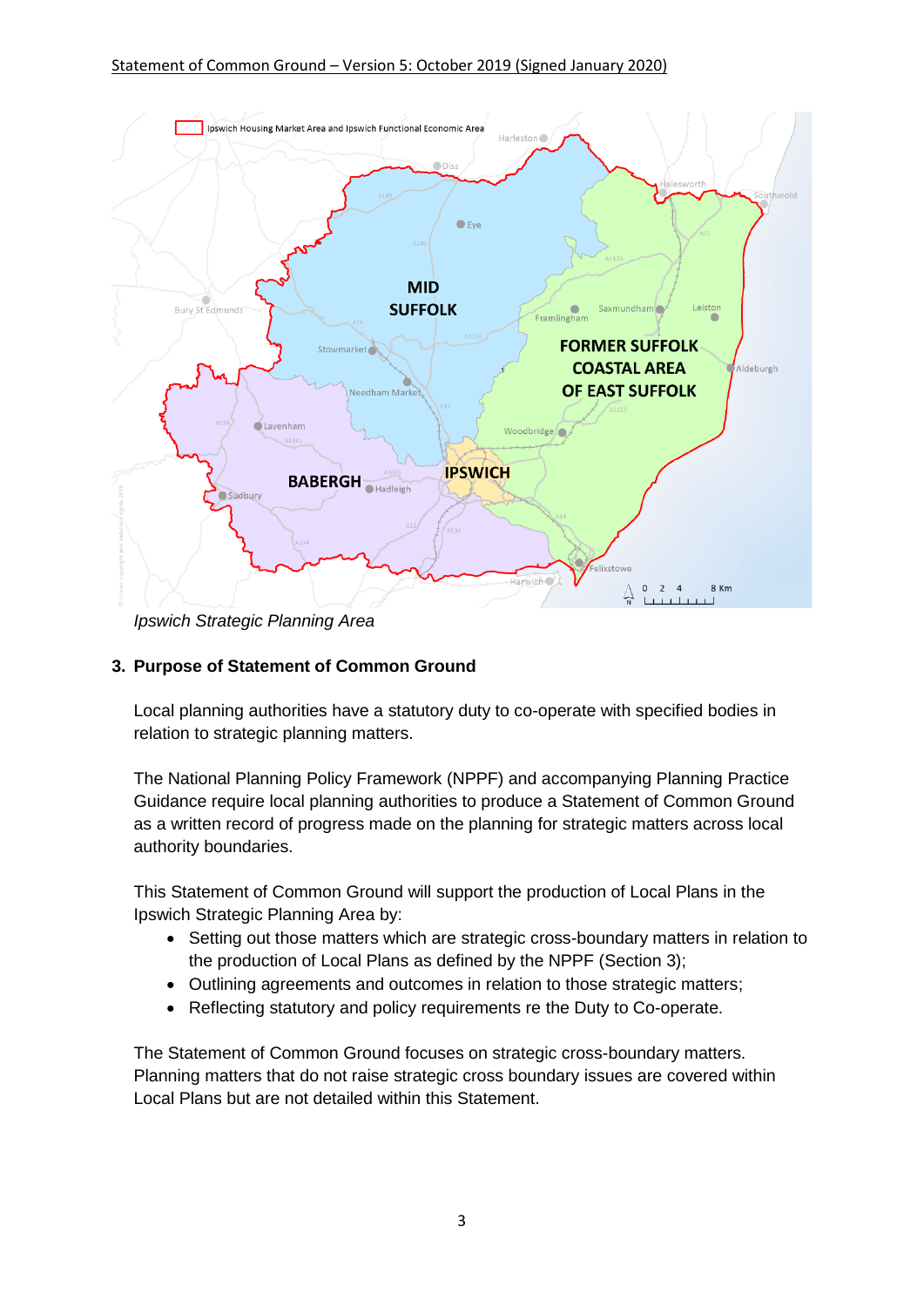### **4. Governance arrangements**

The Ipswich Strategic Planning Area Board (ISPA Board) (formerly the Ipswich Policy Area Board) consists of Members from each of the four local planning authorities and Suffolk County Council. The Terms of Reference were revised in March 2018, including to recognise that an appropriate geography for the Board is the extent of the Ipswich Housing Market Area / Ipswich Functional Economic Area. The Terms of Reference were further revised in July 2019 to update the position in terms of Secretariat function and the creation of East Suffolk Council. The Board provides a mechanism for the five local authorities to work together on the production of evidence and the coordination of housing and employment growth requirements and infrastructure delivery where this relates to strategic cross-boundary matters. This can be reported back to each District and Borough Council who will themselves take formal decisions regarding the content of their own Local Plans, through the relevant procedures at each stage of local plan production.

The ISPA Board Terms of Reference and Action Notes from the meetings can be viewed at [www.ipswich.gov.uk/content/ipswich-strategic-planning-area.](http://www.ipswich.gov.uk/content/ipswich-strategic-planning-area)

The Action Notes of the Board are shared with the Suffolk Growth Portfolio Holders.

### **5. Strategic matters being addressed**

The sections below detail the strategic cross-boundary matters that are addressed by this statement.

The local planning authorities may produce other Statements of Common Ground with other bodies where necessary, and with other local authorities who share a common boundary and where there are strategic cross-boundary matters.

The key strategic cross-boundary matters being addressed by this statement are:

- A) Alignment of timetables;
- B) Strategic Policies and Vision for the ISPA;
- C) Agreeing the approach to the delivery of the housing requirement;
- D) Impact of bordering strategic housing developments;
- E) Defining the functional economic market area and objectively assessed need;
- F) Impact of bordering strategic employment land developments;
- G) Enhancement and regeneration of retail centres;
- H) Strategic Infrastructure Priorities;
- I) Identification of cumulative / cross border infrastructure requirements resulting from planned growth, and mitigation measures, including modal shift;
- J) Mitigation of potential impacts upon internationally protected sites.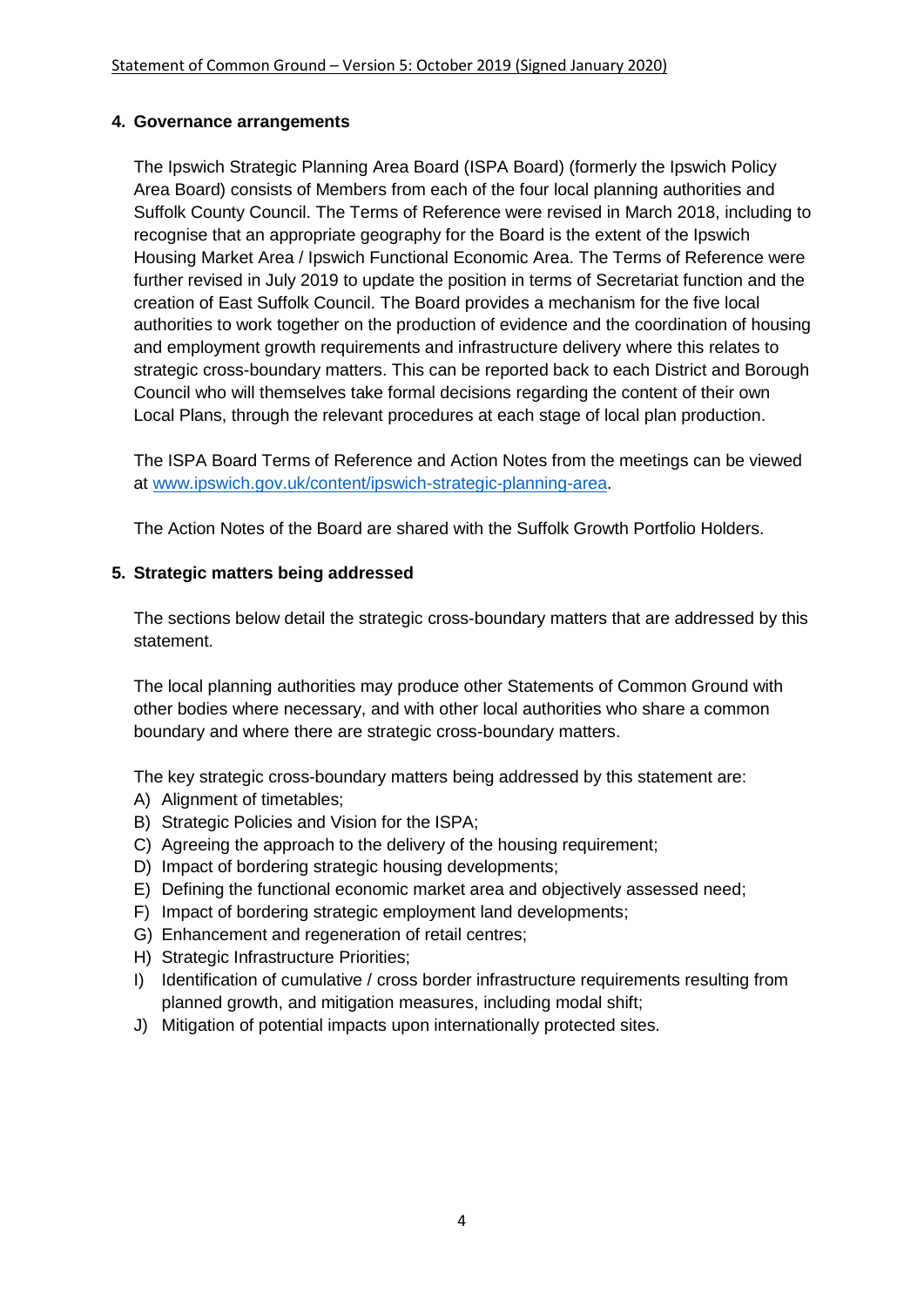# **Local Plan production**

# **A. Alignment of timetables**

### **Background**

The local planning authorities are producing plans as follows:

- Babergh and Mid Suffolk Joint Local Plan
- Ipswich Local Plan
- Suffolk Coastal Local Plan

As the local plans cover the extent of the Ipswich Strategic Planning Area, and share joint evidence in this respect, it is considered appropriate that the plans cover the same end date of 2036 and are produced to timescales which are aligned as far as is possible.

All authorities undertook Issues and Options consultations during summer / autumn 2017. As at September 2019, the current position in relation to the production of each local plan is as follows:

- Babergh and Mid Suffolk Joint Local Plan Consultation on Preferred Options Joint Local Plan held between 22<sup>nd</sup> July and 30<sup>th</sup> September 2019;
- Ipswich Local Plan consultation on the Local Plan Review Preferred Options was carried out between 16<sup>th</sup> January and 13<sup>th</sup> March 2019. A Final Draft Local Plan under Regulation 19 of the 2012 Regulations is due in January 2020 for 6 weeks with a view of submission to PINS in March 2020;
- Suffolk Coastal Local Plan consultation on the First Draft Local Plan was undertaken between 20<sup>th</sup> July and 14<sup>th</sup> September 2018. The Final Draft Local Plan was published to receive representations under Regulation 19 of the 2012 Regulations between 14<sup>th</sup> January and 25<sup>th</sup> February 2019. The Local Plan was submitted to the Planning Inspectorate in March 2019 for Examination.

Where relevant, the outcomes and arrangements set out in the Statement of Common Ground are reflective of the current stages of plan-making.

# Evidence

Broad alignment of timescales is set out in the authorities' Local Development Schemes:

- Babergh and Mid Suffolk Local Development Scheme (July 2018)
- Ipswich Local Development Scheme (March 2019)
- Suffolk Coastal Local Development Scheme (October 2015)

Where Local Development Schemes need to be amended, as far as possible the timescales for preparation of local plans will seek to be broadly aligned.

In relation to the time period to be covered by the local plans, the proposed standard methodology for calculating housing need sets a consistent base date and method for calculating housing need in local plans. The Planning Practice Guidance states that the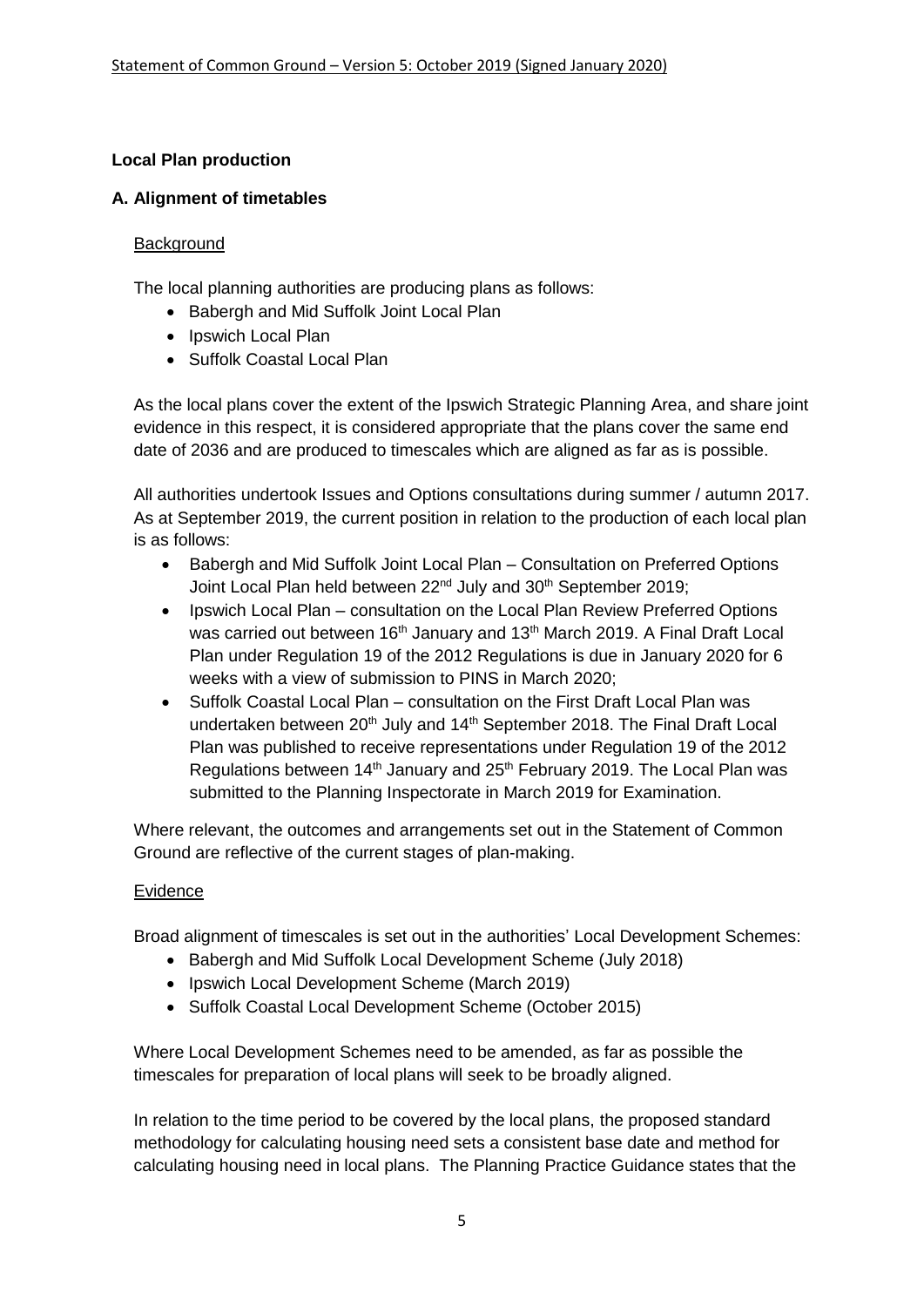current year should be the first year<sup>2</sup> (for the purposes of calculating housing need) and therefore the base date of the local plans is April 2018. The Strategic Housing Market Assessment (2017) and Employment Land Needs Assessment (2016) adopt an end date of 2036.

### Process of reaching outcomes and agreements

As per evidence above. The position is agreed through the ISPA Board and through the adoption of Local Development Schemes.

### Outcomes and agreements

A1) It is agreed that the Local Plans will adopt an end date of 2036 and will adopt a base date consistent with the standard method for calculating local housing need.

#### Arrangements for necessary ongoing co-operation

Authorities to work closely through the ISPA Board and associated officer meetings to continue to align as far as possible.

# **B. Strategic Policies and Vision for the ISPA**

#### **Background**

Babergh and Mid Suffolk Districts are producing a Joint Local Plan, reflecting their Council-wide arrangements for joint working. Ipswich Borough Council and East Suffolk Council (for the former Suffolk Coastal district) are each producing a local plan. Reflecting the agreements under the Duty to Co-operate as detailed in this statement, the authorities recognise the benefits and clarity afforded through developing strategic policies that respond to the strategic planning matters relevant to the ISPA. The ISPA Board is also working towards a broader vision for the area.

#### Evidence

Evidence referred to in the sections below.

Reflecting issues common across the ISPA, the former Suffolk Coastal area of East Suffolk and Ipswich Borough prepared a Joint Baseline Sustainability Assessment which informed the emerging local plan policy and the sustainability appraisal process through plan-making stages.

**.** 

<sup>2</sup> PPG Reference ID 2a-004-20180913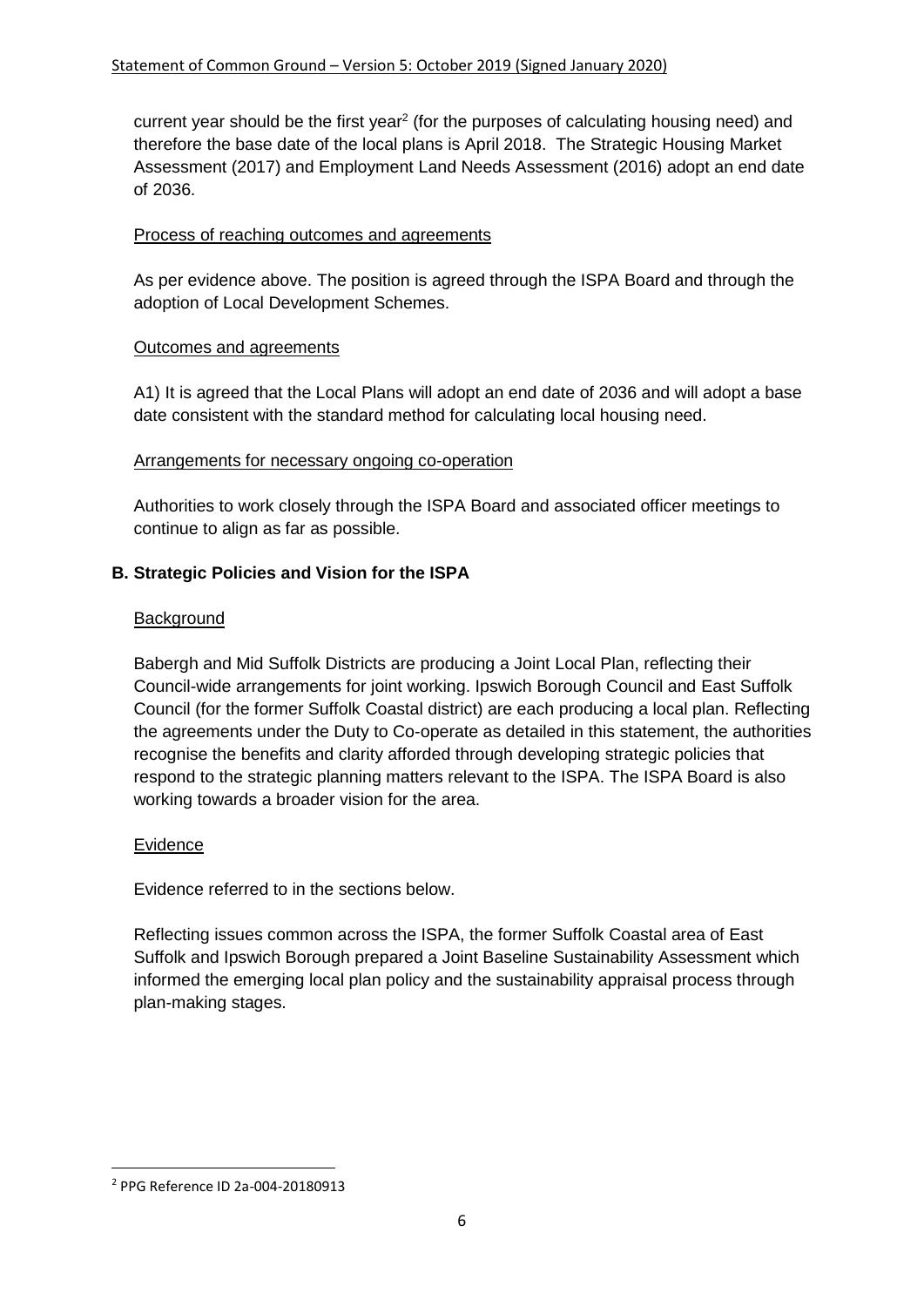# Process of reaching outcomes and agreements

The ISPA Board considered the options for incorporating either shared or complementary policies in the respective local plans at its meetings on 26.3.2018, 23.4.2018 and 30.5.2018.

### Outcomes and agreements

# B1)

**.** 

Vision

A vision for the ISPA has been considered through the ISPA Board and the following are agreed as the principles of the vision:

Across the Ipswich Strategic Planning Area, we are being ambitious about delivering economic growth, improving infrastructure and boosting the supply and mix of homes.

Within the Ipswich Strategic Planning Area collectively the authorities will seek to achieve, through the Local Plans, the following aspirations:

- A strong economy focussed around Ipswich as county town, the energy sector and energy coast, opportunities arising from the University of Suffolk and the international significance of the Port of Felixstowe;
- Enhanced connectivity with the rest of the east of England and the UK via the A14/A12/A140 and rail connections, and a commitment to sustainable, integrated travel;
- Healthy communities, including through improved air quality, the provision of a mix of housing and social infrastructure;
- Distinctive urban and rural environments that contribute towards high quality of life.

B2) The four local planning authorities' local plans will have regard to the outcomes in this Statement of Common Ground, including in relation to an agreed broader vision for the Ipswich Strategic Planning Area. The emerging Local Plans incorporate policies which consider strategic matters related to housing and employment growth, infrastructure provision and mitigation of impacts on European protected sites<sup>3</sup>.

B3) The National Planning Policy Framework (NPPF) requires plans to make explicit which policies are strategic policies. These may contain strategic cross-boundary matters or other strategic matters relevant to a local authority area. In relation to strategic crossboundary matters, the authorities have each had regard to these within their emerging respective plans in order to demonstrate how the plans will contribute to the vision for the ISPA.

<sup>&</sup>lt;sup>3</sup> Through decision making within local authorities as set out in Section 4 of this Statement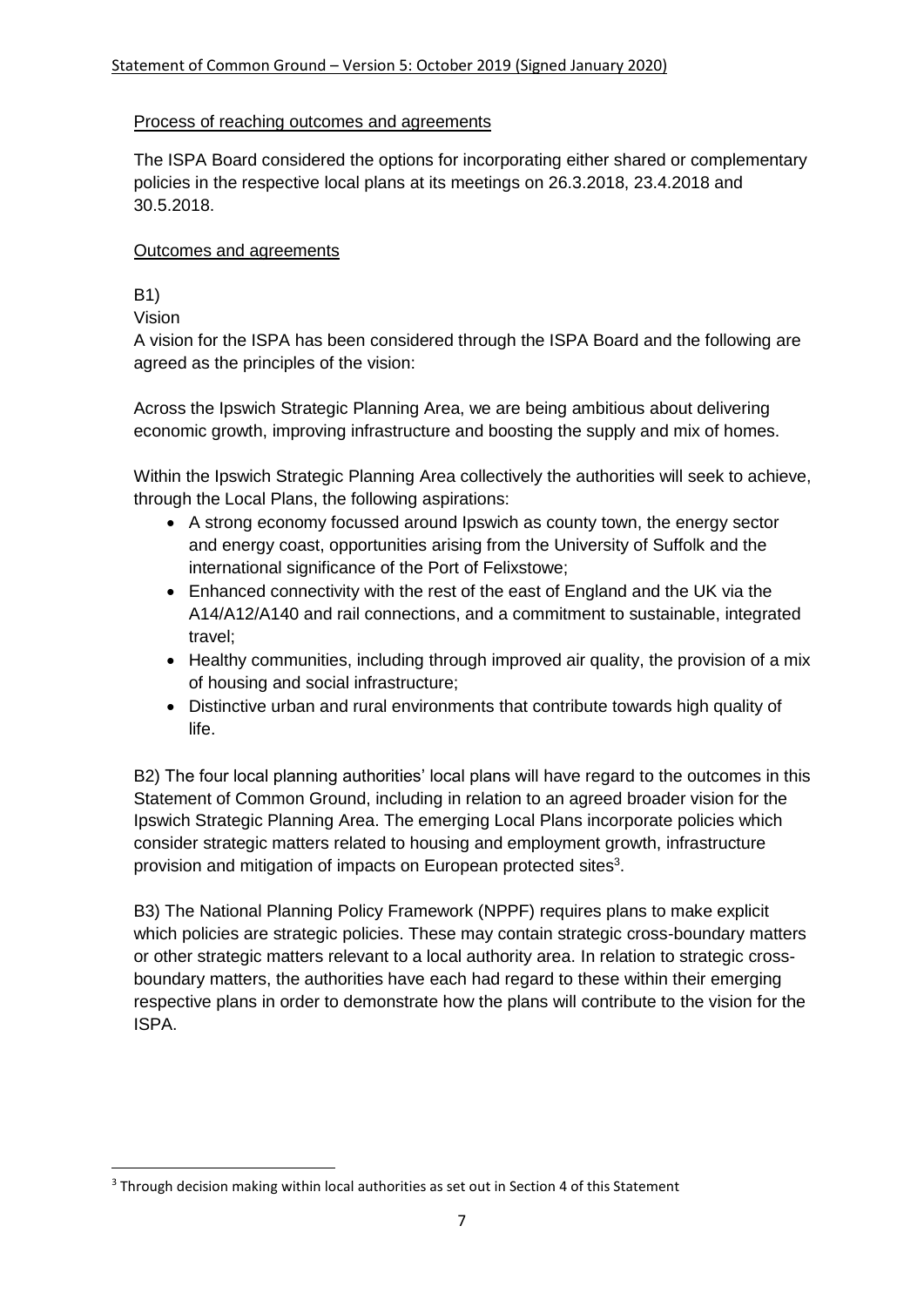### Arrangements for necessary ongoing co-operation

The ISPA Board and officers will continue to discuss strategic cross-boundary matters with a view to agreeing approaches to addressing these matters, and to reflect the approaches within local plan policies where appropriate.

# **Housing**

### **C. Agreeing the approach to delivery of the housing requirement**

### **Background**

The SHMA Part 1 identified the objectively assessed housing need (OAN) for the four local planning authorities. Subsequently, the Government proposed a national standard method for the calculation of housing need through the 'Planning for the Right Homes in the Right Places' consultation (September 2017). The Government has carried these proposals forward through the revisions to the NPPF and the Planning Practice Guidance.

Paragraph 60 of the NPPF (February 2019) states that the standard methodology should be used as the basis for identifying the local housing need, unless there are exceptional circumstances that justify an alternative approach which also reflects current and future demographic trends and market signals.

Paragraph 60 of the NPPF states that in establishing the amount of housing to be planned for, planning authorities should take into account any needs that cannot be met in neighbouring areas.

#### Evidence

The two key pieces of evidence relevant are the housing need and the housing supply.

The housing need as calculated under the national standard method is set out in the table below, alongside the objectively assessed housing need identified through the 2017 Strategic Housing Market Assessment: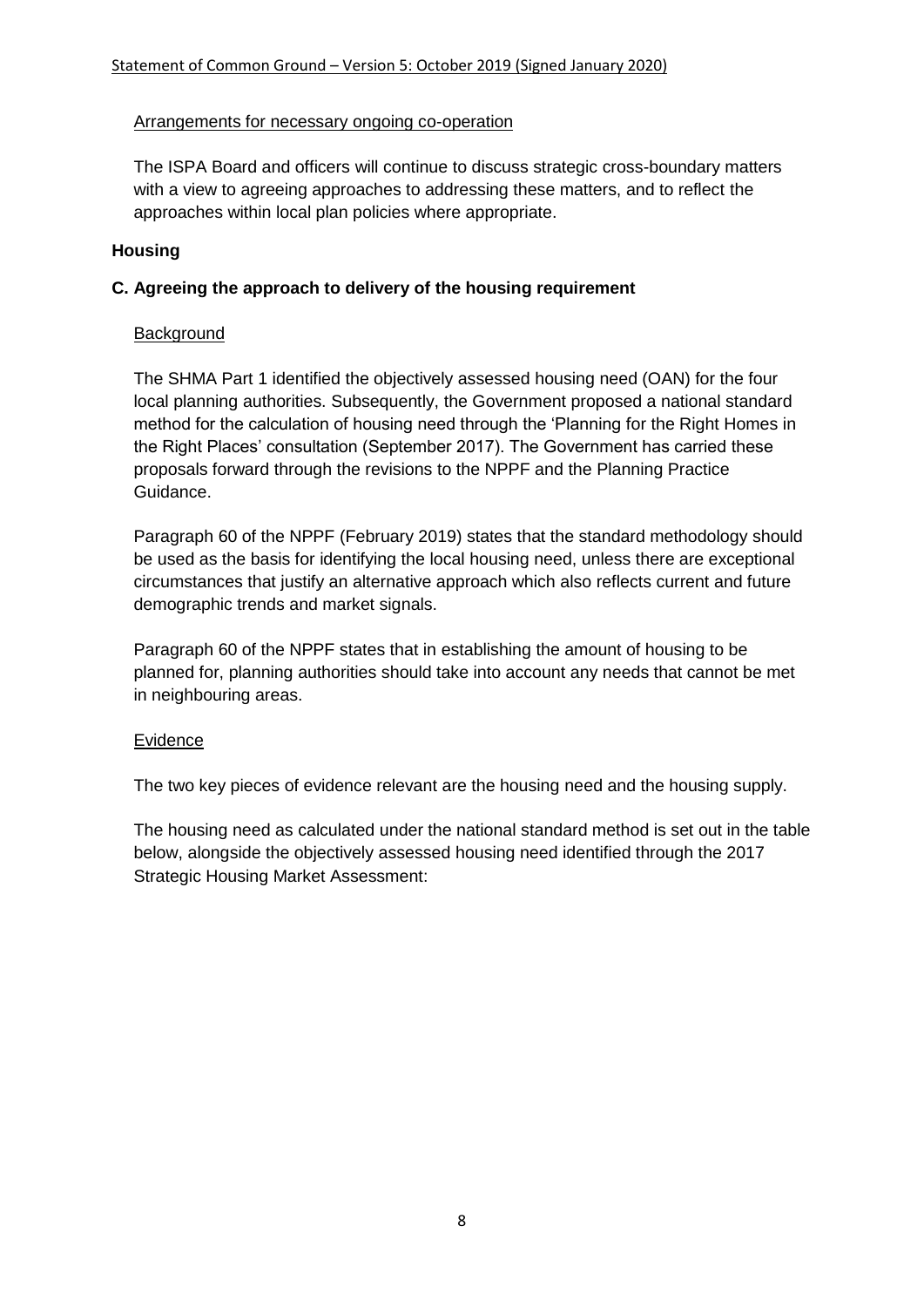|                           | <b>SHMA</b><br>annual | <b>SHMA</b><br>total<br>$(2014 -$<br>2036) | <b>Standard</b><br>method<br>annual<br>(Sept<br>2017) | <b>Standard</b><br>method<br>total<br>$(2016 -$<br>2036) | <b>Standard</b><br>method<br>annual<br>$(2016 -$<br>based) | <b>Standard</b><br>method<br>total<br>$(2016 -$<br>based)<br>$(2018 -$<br>2036) | <b>Standard</b><br>method<br>annual<br>$(2014 -$<br>based) | <b>Standard</b><br>method<br>total<br>$(2014 -$<br>based)<br>$(2018 -$<br>2036) | <b>Standard</b><br>method<br>annual<br>(2014)<br>based,<br>2018<br>ratios) | <b>Standard</b><br>method<br>total<br>(2014)<br>based,<br>2018<br>ratios,<br>$2018 -$<br>36) |
|---------------------------|-----------------------|--------------------------------------------|-------------------------------------------------------|----------------------------------------------------------|------------------------------------------------------------|---------------------------------------------------------------------------------|------------------------------------------------------------|---------------------------------------------------------------------------------|----------------------------------------------------------------------------|----------------------------------------------------------------------------------------------|
| <b>Babergh</b>            | 355                   | 7,820                                      | 439                                                   | 8,780                                                    | 420                                                        | 7,560                                                                           | 420                                                        | 7,560                                                                           | 420                                                                        | 7,560                                                                                        |
| Ipswich                   | 519                   | 11,420                                     | 442                                                   | 8,840                                                    | 479                                                        | 8,622                                                                           | 445                                                        | 8,010                                                                           | 445                                                                        | 8,010                                                                                        |
| Mid<br><b>Suffolk</b>     | 452                   | 9,951                                      | 573                                                   | 11,460                                                   | 590                                                        | 10,620                                                                          | 585                                                        | 10,530                                                                          | 556                                                                        | 10,008                                                                                       |
| <b>Suffolk</b><br>Coastal | 460                   | 10,111                                     | 495                                                   | 9,900                                                    | 582                                                        | 10,476                                                                          | 515                                                        | 9,270                                                                           | 542                                                                        | 9,756                                                                                        |
| Total                     | 1,786                 | 39,302                                     | 1,949                                                 | 38,980                                                   | 2,071                                                      | 37,278                                                                          | 1,965                                                      | 35,370                                                                          | 1,963                                                                      | 35,334                                                                                       |

Table 1: Housing Need

**.** 

Local housing need as calculated through the standard methodology represents the starting point in identifying a housing requirement. Government consultation initially took place in relation to the standard methodology in September 2017, whereby figures were published which were based upon the 2014-based household projections. The 2016 based household projections were published in September 2018 and the calculation of housing need was updated accordingly<sup>4</sup>. Following Government consultation in October 2018, changes to the Planning Practice Guidance in February 2019 were made stating that local authorities should use the 2014-based household projections in calculating local housing need. The 2018 ratios of median workplace earnings to median house prices were published on 28<sup>th</sup> March 2019, resulting in a further amendment to the housing need figures.

Local planning authorities are required to produce Strategic Housing and Employment Land Availability Assessments to identify the amount of land suitable, available and achievable for housing and employment development. The four authorities are producing evidence, the latest of which are as follows:

- Babergh and Mid Suffolk Draft Strategic Housing and Employment Land Availability Assessment was published in July 2019.
- Ipswich Borough Council Strategic Housing and Employment Land Availability Assessment (Draft published alongside consultation on Local Plan Preferred Options in January 2019).

<sup>&</sup>lt;sup>4</sup> A cap is applied to the Babergh figure in accordance with the Planning Practice Guidance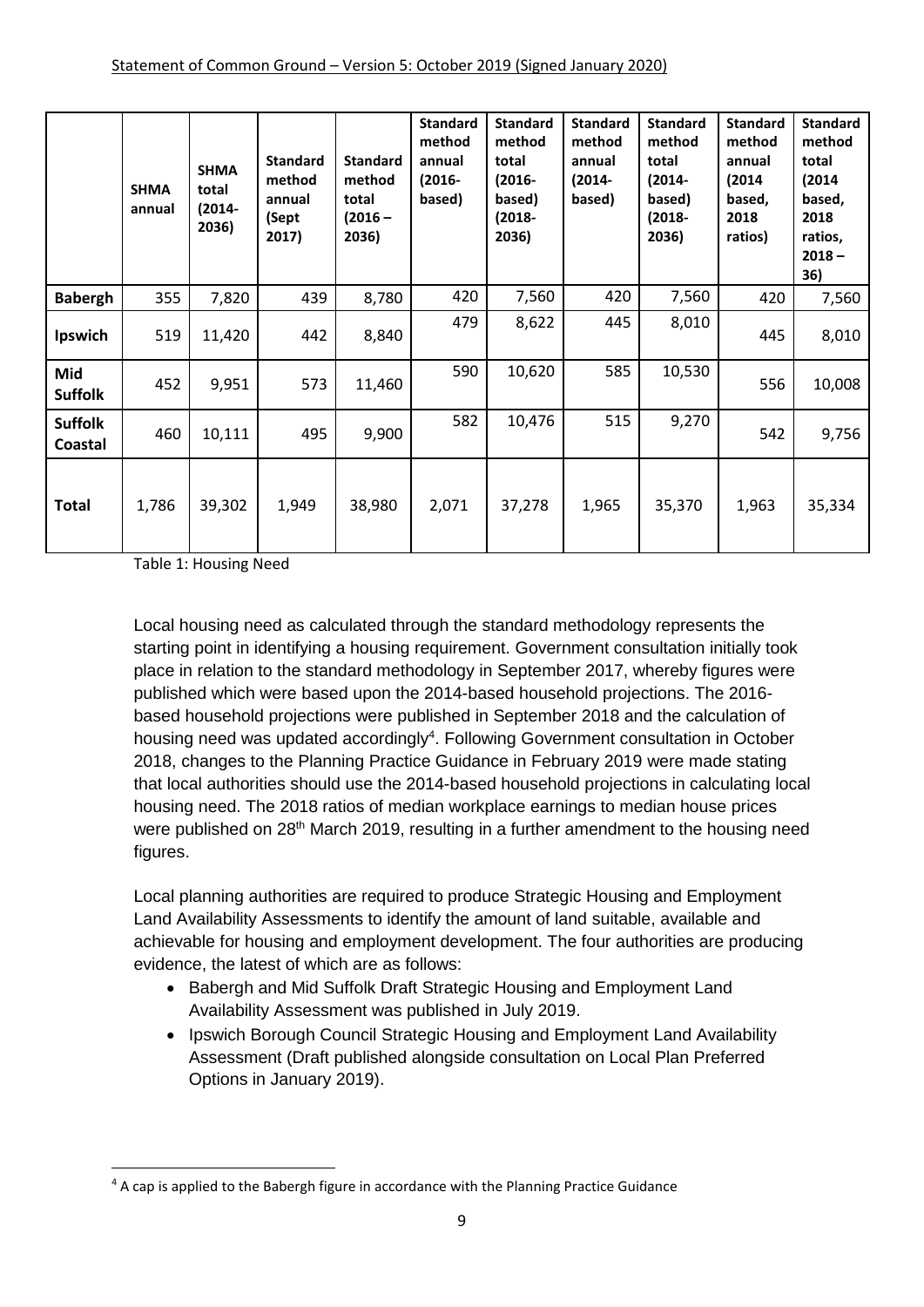• Suffolk Coastal District Council Strategic Housing and Employment Land Availability Assessment (Draft published July 2018. Final SHELAA published alongside Final Draft Local Plan in January 2019).

The authorities have worked together on closely aligning the criteria used for assessing the sites, although differences do occur where justified by local circumstances, for example, the approach to development in Flood Zones 2 and 3a.

# Process of reaching outcomes and agreements

The Ipswich Strategic Planning Area Board provides a mechanism to discuss the authorities' approach to housing requirements and to inform and guide the approach to be taken within each Local Plan.

# Outcomes and agreements

C1) The housing need calculated under the standard methodology will form the starting point for identifying housing requirements. The Suffolk Coastal First Draft Local Plan, published for consultation between July and September 2018, was based upon the need figures published by MHCLG in September 2017 under the 'Planning for the Right Homes in the Right Places' consultation. The NPPF was published in July 2018 and the Planning Practice Guidance updated in September 2018. The 2017 ratios of median workplace earnings to median house prices were published in April 2018 and the 2016-based household projections were published in September 2018. The Planning Practice Guidance has subsequently been updated in February 2019 to state that the 2014-based household projections should be used in the calculation and 2018 affordability ratios published in March 2019. Local housing need as calculated under the standard method will form the starting point in identifying housing requirements.

C2) The standard method will, therefore, also provide the starting point for identifying the total amount of housing to be provided in the Ipswich Housing Market Area. The Ipswich Housing Market Area is the level at which the ISPA authorities plan to provide sufficient housing.

C3) Throughout the Local Plan preparation process, each local planning authority will undertake and maintain a thorough assessment of housing supply potential within their area. Each local planning authority will plan to meet its own housing need and should have a policy setting out the specific minimum housing number it is intending to deliver in its own area. Where, through the production of a Local Plan, it is evident that the need cannot be met within the local authority's boundary, a comprehensive re-assessment of land supply and deliverability will be undertaken.

Following a comprehensive re-assessment of land supply and deliverability, and where unmet need remains, the ISPA Board will provide the forum to collectively consider how the unmet need can be met within the ISPA, subsequently to be determined through each local authority's local plan. An appropriate approach will be dependent upon the scale of unmet need and the current status of other Local Plans in the ISPA.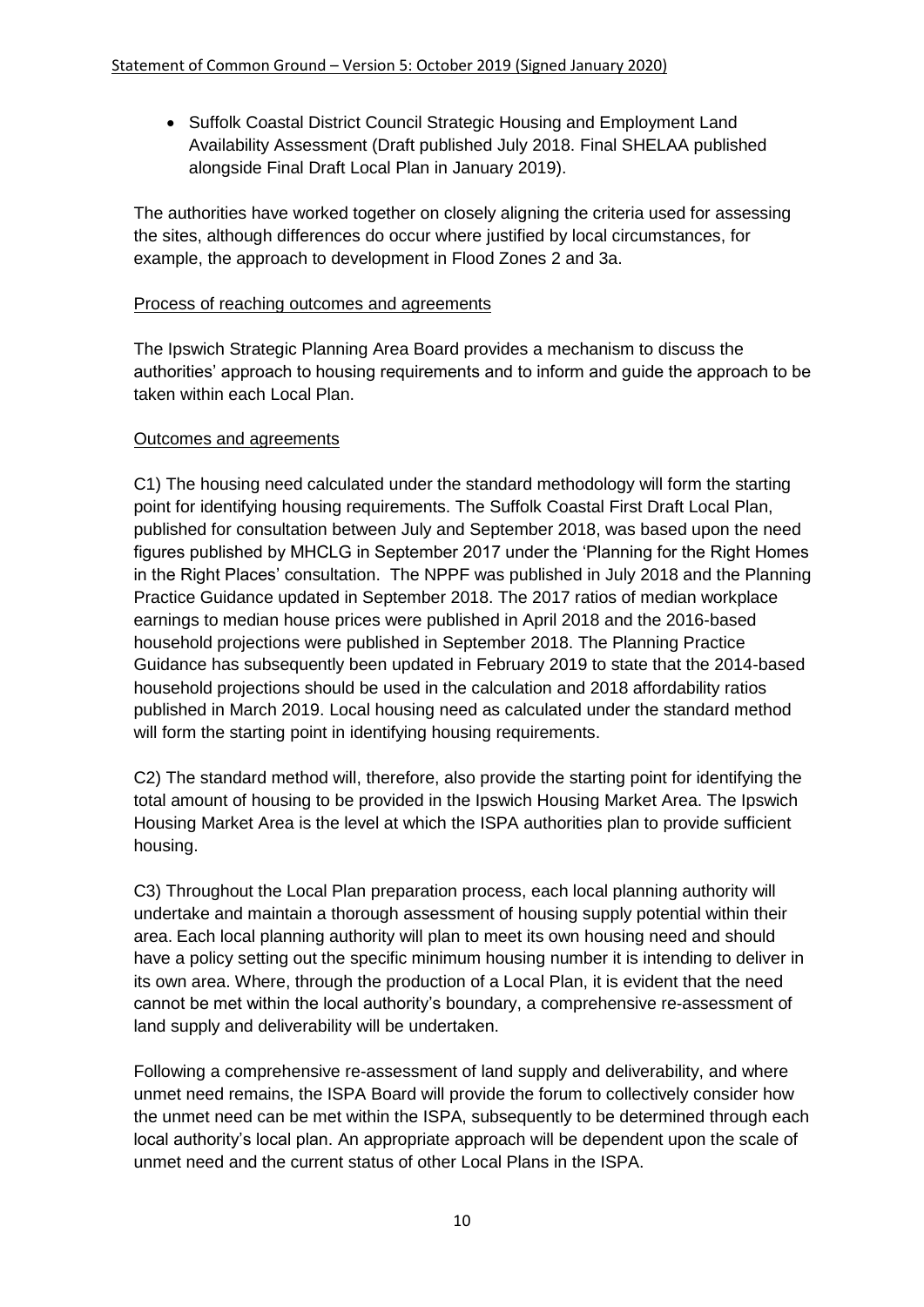C4) Provision for Gypsies and Travellers – the 2017 Gypsy, Traveller, Travelling Showpeople and Boat Dwellers Accommodation Needs Assessment identified a need for additional pitches to be provided for Babergh, Mid Suffolk, Ipswich and Suffolk Coastal. Each local planning authority will plan to meet its own need for permanent pitches for Gypsies and Travellers and should have a policy setting out how this will be delivered in its own area. Where the capacity to accommodate pitches cannot be met within the local authority's boundary a comprehensive re-assessment of deliverability will be undertaken and the ISPA Board will provide the forum to collectively consider how the unmet need can be met within the ISPA, subsequently to be determined through each local authority's local plan.

A need for 2-3 short stay stopping sites was identified in the Accommodation Needs Assessment (for the ISPA plus the former Waveney part of East Suffolk). Suffolk authorities are working collaboratively to deliver appropriate sites in the County, and the ISPA authorities will continue to work with other authorities across Suffolk to meet the needs for short stay stopping sites.

# C5) Mix and type of housing:

The Authorities published an update to Part 2 of the Strategic Housing Market Assessment in January 2019. This updates the size, type and tenure of housing needed, including the need for affordable housing, based upon the housing need calculated under the standard method.

C6) Strategic policies in emerging Local Plans are to reflect the outcomes above.

# Arrangements for necessary ongoing co-operation

Local Plan approach to meeting housing needs:

Throughout the plan-making process, where comprehensive deliverability assessments demonstrate that the housing need cannot be met within a local authority's boundary the ISPA Board will provide the forum to collectively consider how the unmet need can be met (see C3 above).

#### Housing delivery:

As per paragraph 75 of the 2019 NPPF, Housing Action Plans will provide a mechanism for identifying actions to increase delivery where delivery falls below 95% of an authority's housing requirement (calculated over the previous three years). Each individual local authority may produce Housing Actions Plans if required to do so by Government, and Councils may collaborate on the production of Housing Action Plans to support housing supply and delivery across the ISPA. The ISPA Board can consider any common or cross-boundary themes between two or more authorities.

# **D. Consideration of bordering strategic housing developments**

#### **Background**

Due to the close functional relationship between Ipswich Borough and the surrounding Districts, there is potential for cross-boundary issues relating to infrastructure provision,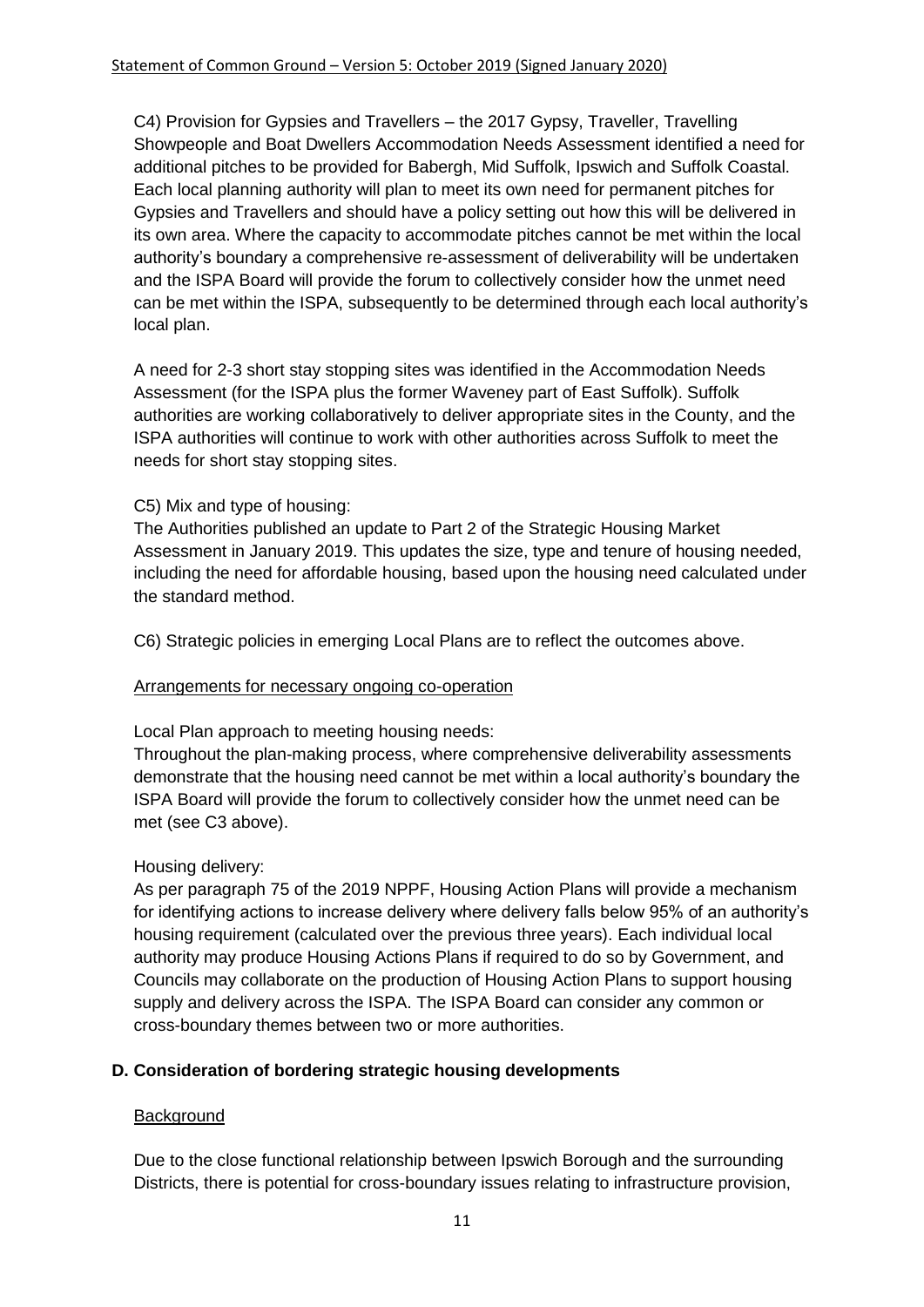transport and highways and landscape/townscape as well as site selection where sites adjoin or cross the Ipswich Borough boundary.

# Evidence

The Councils have jointly commissioned transport modelling (with Suffolk County Council). The Methodology Report and the Results Report Volume 1: Suffolk Coastal and Ipswich were published in August 2018 as part of the consultation on the Suffolk Coastal First Draft Local Plan. Further transport modelling of preferred options has been undertaken and the Results Report Volume 2: Suffolk Coastal and Ipswich and an updated Methodology Report were published in January 2019.

The Councils jointly commissioned a Settlement Sensitivity Assessment in relation to identifying landscape sensitivity around Ipswich.

The Strategic Housing and Employment Land Availability Assessments identify sites which border or cross authority boundaries.

### Process of reaching outcomes and agreements

The conclusions of the above evidence have been, and will continue to be, considered in site selection and in identifying any necessary mitigation.

### Outcomes and agreements

Land north east of Humber Doucy Lane is identified as a cross-border location for future development (within Ipswich Borough and Suffolk Coastal Local Plan area) for housing delivery, appropriately phased with delivery of Ipswich Garden Suburb and its associated infrastructure. This joint approach will help enable land within Ipswich Borough to come forward for housing.

The relevant policies in Local Plans are:

- Ipswich Core Strategy and Policies DPD Review Final Draft Local Plan (January 2020), Policy ISPA4 'Cross Boundary Working to Deliver Sites'
- Suffolk Coastal Final Draft Local Plan (January 2019), Policy SCLP12.24 'Land at Humber Doucy Lane, Rushmere St Andrew'

#### Arrangements for necessary ongoing co-operation

Further transport modelling will take place where necessary to inform the evolving Babergh and Mid Suffolk and Ipswich local plans.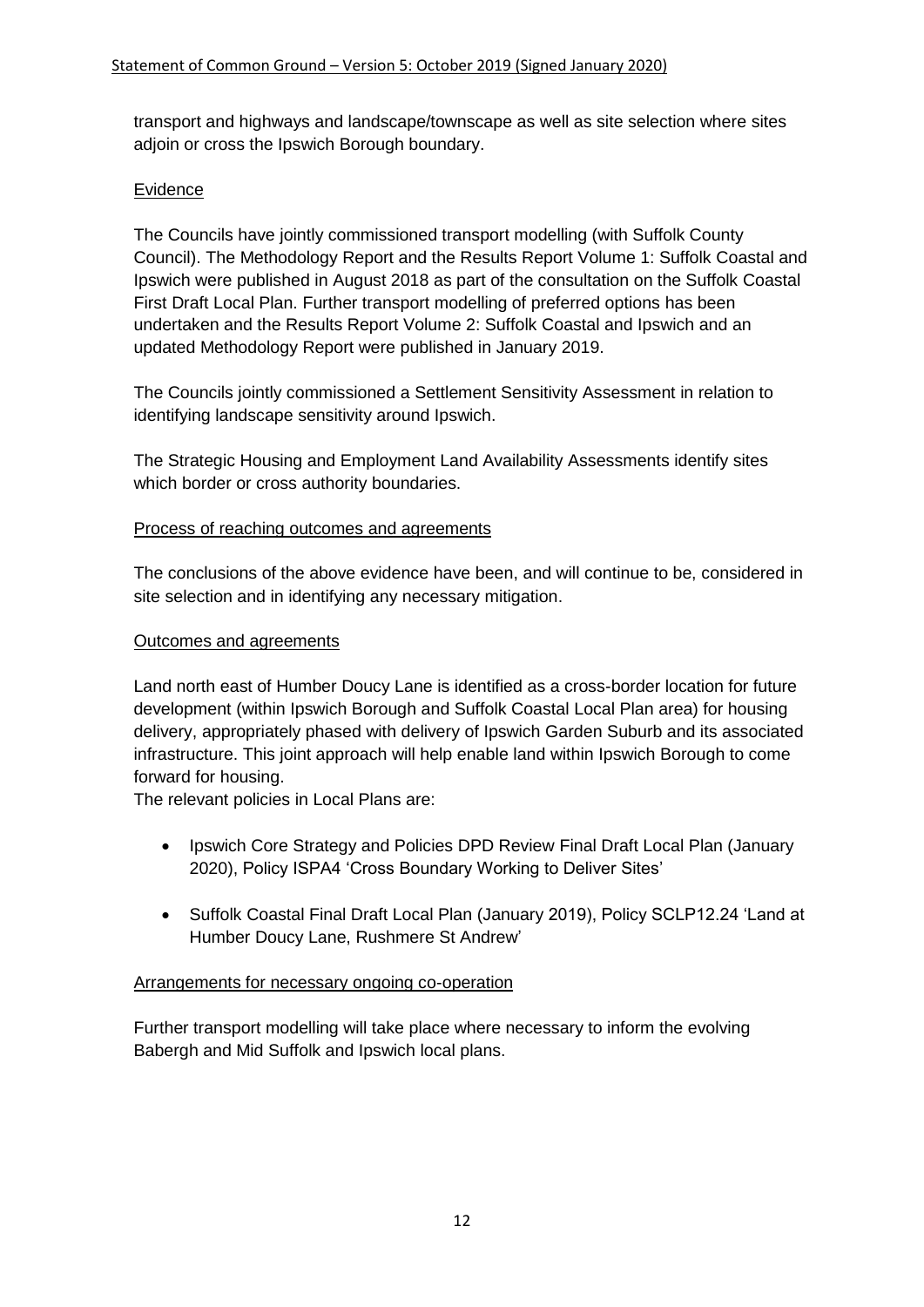# **Employment**

# **E. Defining needs for employment land**

# **Background**

The Employment Land Needs Assessment (2016) defines the Ipswich Functional Economic Area as the area covered by the four local planning authority areas of Ipswich Borough and Babergh, Mid Suffolk and Suffolk Coastal Districts.

The Employment Land Needs Assessment also concludes the amount of employment land needed, based upon the modelling undertaken through the East of England Forecasting Model.

# Evidence

Local Planning Authorities are required to identify the future needs for employment land. The four local planning authorities jointly commissioned an Employment Land Needs Assessment and an Ipswich Economic Area Sector Needs Assessment.

Local planning authorities are required to produce Strategic Housing and Employment Land Availability Assessments to identify the amount of land suitable, available and achievable for housing and employment development. The four local authorities are producing evidence, the latest of which are as follows:

- Babergh and Mid Suffolk Draft Strategic Housing and Employment Land Availability Assessment was published in July 2019.
- Ipswich Borough Council Strategic Housing and Employment Land Availability Assessment (Draft published alongside consultation on Local Plan Preferred Options in January 2019). The identification of land for employment in Ipswich Borough is also informed by further consideration of the 2017 East of England Forecasting Model in terms of the circumstances of the Borough.
- Suffolk Coastal District Council Strategic Housing and Employment Land Availability Assessment (Final SHELAA published alongside Final Draft Local Plan in January 2019).

# Process of reaching outcomes and agreements

The ISPA Board provides a mechanism to inform how each local authority will approach key employment sectors and each emerging Local Plan will have regard to these matters.

The ISPA Board provides a mechanism to inform the approach in each plan to meeting the quantitative and qualitative needs across the ISPA identified in evidence and each emerging Local Plan will have regard to these matters.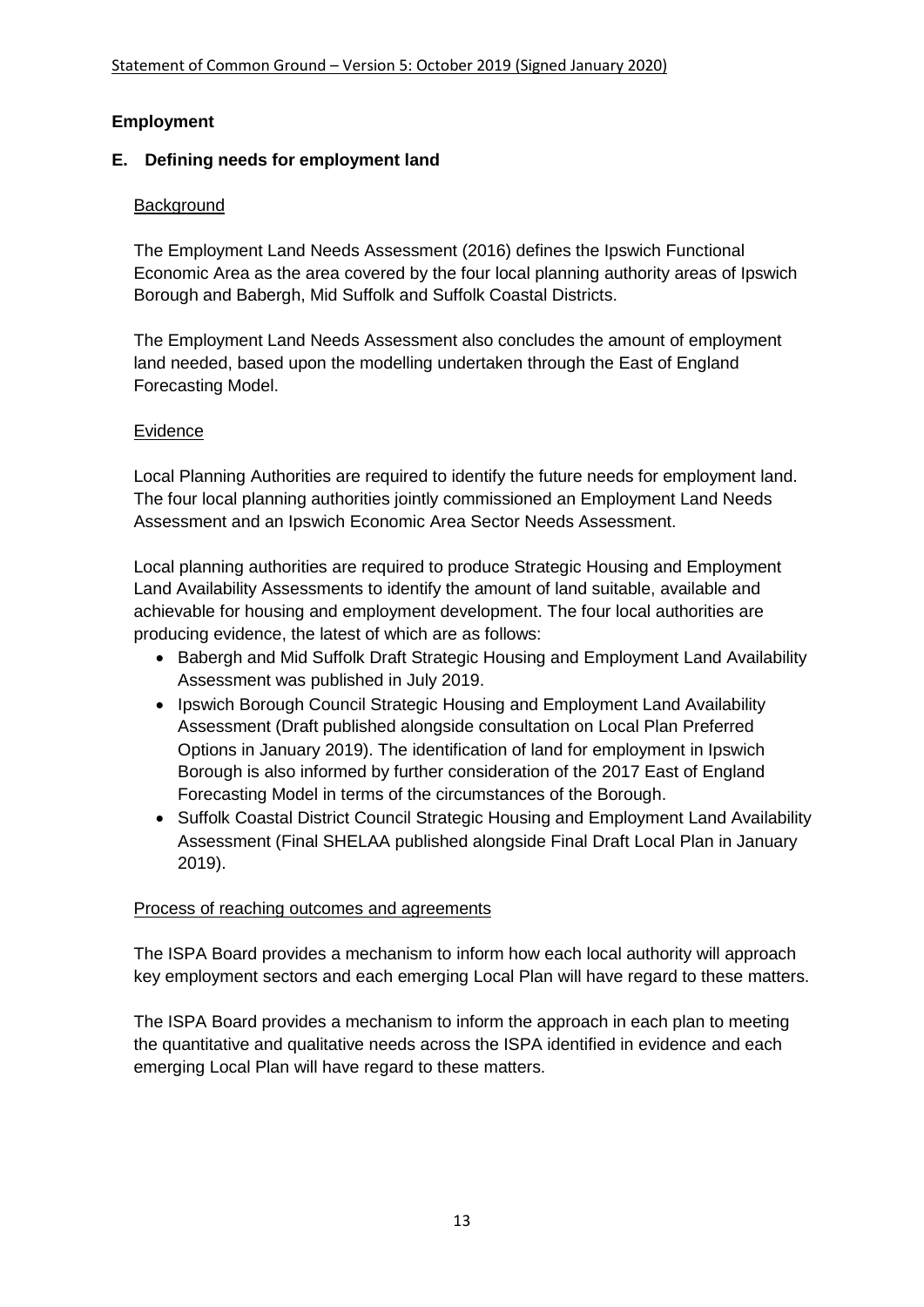# Outcomes and agreements

E1) Baseline jobs growth is identified in the Ipswich Economic Area Sector Needs Assessment, and for the period  $2018 - 2036<sup>5</sup>$  equates to:

- Babergh: 2,970
- Ipswich: 15,580
- Mid Suffolk: 5,270
- Suffolk Coastal: 6,500

The baseline minimum employment land (for B class uses) to be provided in the Ipswich Functional Economic Area is 50 hectares over the period  $2018 - 2036^6$ , split as follows for each local authority:

- Babergh: 2.3ha
- Ipswich: 23.2ha
- Mid Suffolk: 7.7ha
- Suffolk Coastal: 11.7ha

Each local authority shall determine an appropriate approach to employment land provision, and may allocate more land if necessary to provide for flexibility and a range of sites.

A Port Logistics Study has been completed for Felixstowe and is reflected in planning for employment land in the Suffolk Coastal Local Plan.

E2) The distinct economic geographies across the Functional Economic Area are:

- Felixstowe / A14 corridor;
- Wider Ipswich Market Area;
- A140 corridor:

1

• Rural and agricultural.

All local plans in the Functional Economic Area will seek to support and strengthen these.

E3) Strategic policies in local plans are to reflect the employment requirements identified in the evidence base. In terms of the A14, it is agreed that the specific needs for off port land requirements identified through the Port of Felixstowe Growth and Development Needs Study (2018) will be met within Suffolk Coastal District, reflecting the conclusions within that report. Other strategic scale employment sites in the A14 corridor include the Sproughton Enterprise Park (Former Sugar Beet Factory site, Babergh District) and Gateway 14 (Mill Lane, Stowmarket, Mid Suffolk District), and the development of these will support wider economic growth on the A14 corridor.

<sup>5</sup> Note this updates Table 3.1 on page 32 of the Ipswich Economic Area Sector Needs Assessment (September 2017), as the evidence used a 2014 base date.

<sup>6</sup> Note this updates Table 16.2 on page 202 of the Ipswich Economic Area Sector Needs Assessment (September 2017), as the evidence used a 2014 base date.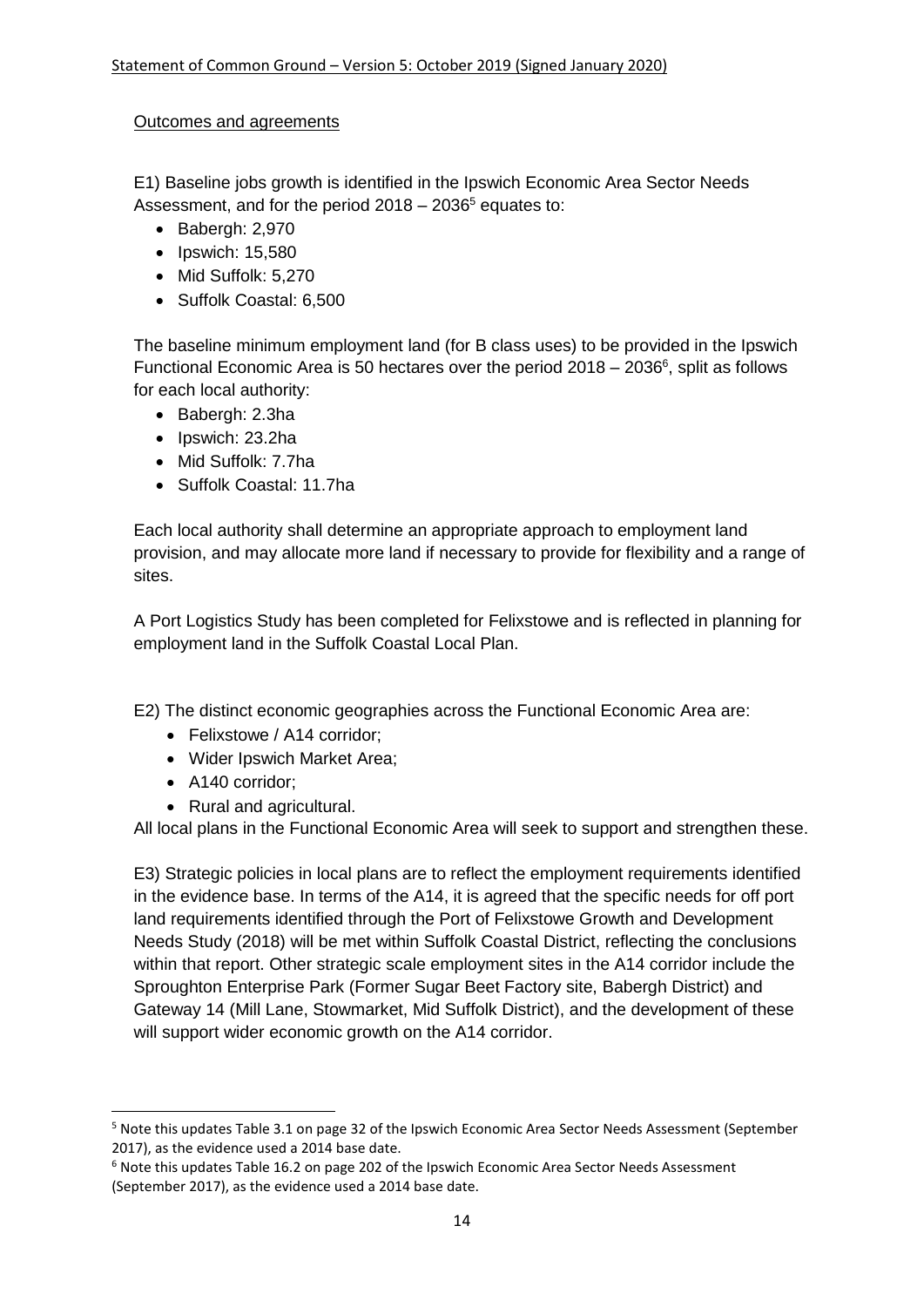### Arrangements for necessary ongoing co-operation

The ISPA Board provides a mechanism to help inform the authorities' approach to employment land requirements within each Local Plan, and each emerging Local Plan will have regard to these matters.

### **F. Impact of bordering strategic employment land developments**

### Background

Due to the close functional relationship between Ipswich Borough and the surrounding Districts, there is potential for cross-boundary issues relating to infrastructure provision, transport and highways and landscape/townscape as well as site selection where sites adjoin or cross the Ipswich Borough boundary.

### Evidence

The Councils have jointly commissioned transport modelling to be undertaken (with Suffolk County Council). Scenarios were modelled to inform the preferred options consultations. The Methodology Report and the Results Report Volume 1: Suffolk Coastal and Ipswich were published in August 2018 as part of the consultation on the Suffolk Coastal First Draft Local Plan and the Results Report Volume 2: Suffolk Coastal and Ipswich and an updated Methodology Report were published in January 2019.

The Councils have jointly commissioned Settlement Sensitivity Assessment in relation to identifying landscape sensitivity around Ipswich.

The Strategic Housing and Employment Land Availability Assessments identify sites which border or cross authority boundaries.

#### Outcomes and agreements

See cross boundary infrastructure (Section I) for details in relation to highways.

#### Arrangements for necessary ongoing co-operation

Further transport modelling will take place where necessary to inform the evolving Babergh and Mid Suffolk and Ipswich local plans.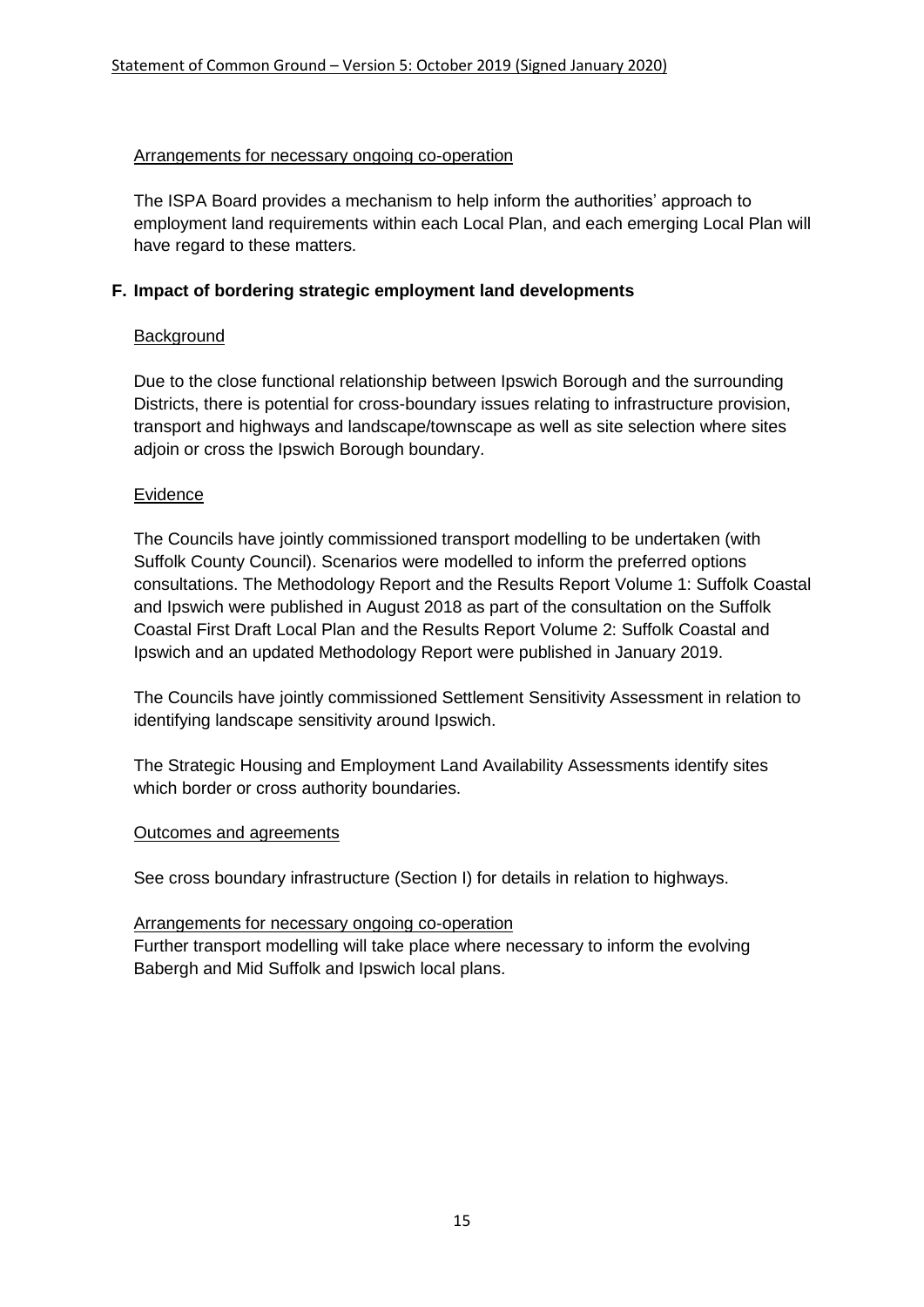#### **Retail, leisure and other commercial**

### **G. Enhancement and regeneration of retail centres**

### **Background**

The National Planning Policy Framework requires local planning authorities to define a network and hierarchy of centres that is resilient to anticipated future economic changes. As the county town, Ipswich acts as a focus for much of the retail and commercial leisure across the four authorities, which is taken account of in the baseline for each of the retail studies identified below.

#### Evidence

- Babergh and Mid Suffolk Town Centres and Retail Study (September 2015)
- Ipswich Borough and Suffolk Coastal District Retail and Commercial Leisure Study (October 2017). A further update has also been undertaken in relation to Ipswich Borough reflecting the circumstances of the town.

#### Process of reaching outcomes and agreements

The ISPA Board provides a mechanism to inform the authorities' approach to retail within each Local Plan, where necessary.

### Outcomes and agreements

G1) Local plans to recognise the regional role of Ipswich town centre, alongside other towns and centres in the Functional Economic Area, as a focus for retail and commercial leisure activity, in accordance with the NPPF.

G2) Policy SCLP4.8 in the Suffolk Coastal Final Draft Local Plan requires proposals for retail uses outside of town centres to demonstrate no significant adverse impact on Ipswich town centre.

# Arrangements for necessary ongoing co-operation

Through the ISPA Board.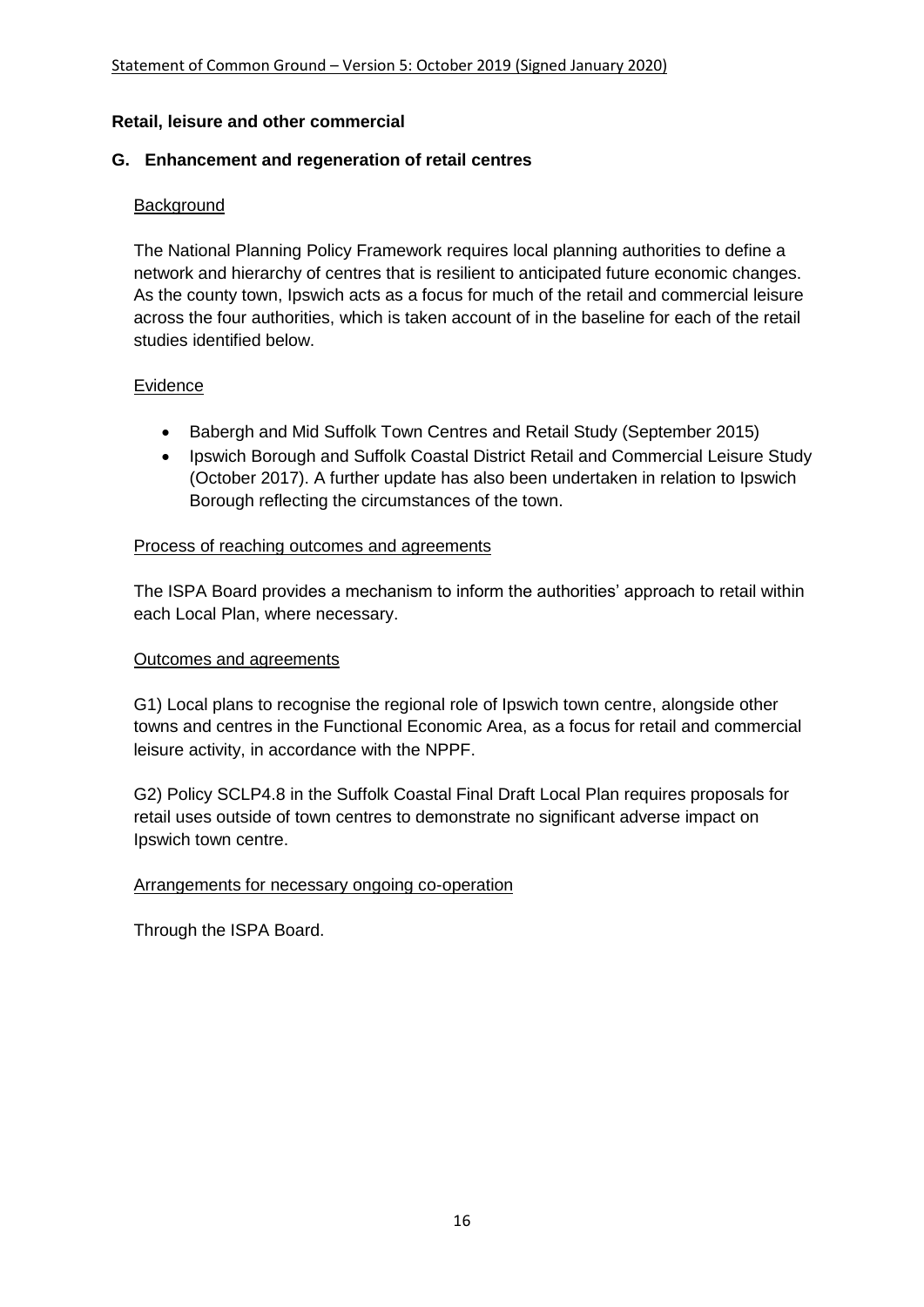### **Infrastructure provision**

### **Provision and enhancement of strategic infrastructure improvements**

### **H. Strategic Infrastructure priorities**

### **1. Ipswich Northern Route**

### Background

In addition to integrated transport solutions, including bus network improvements within the Town and increased capacity of the local rail offering, a northern route around Ipswich is expected to be needed to enable growth in the long term. This intervention is needed to improve connectivity between the A14 and A12, enabling the delivery of growth and improving journey times, in turn reducing pressure on the A14 and improving network resilience, especially near the Orwell Bridge and Copdock interchange.

The successful regeneration of parts of Ipswich Waterfront will require additional crossings of the River Orwell. Whilst the delivery of a single span main bridge, which would have provided additional highway capacity, cannot now proceed, the County Council will still underwrite a maximum of £10.8m for other partners to deliver crossings to serve the Waterfront and deliver on Ipswich Local Plan regeneration objectives.

### **Evidence**

An Ipswich Northern Route Study was published in January 2017, which assessed three indicative broad routes for a potential Ipswich Northern Route.

#### Outcomes and agreements

H1) Evidence informing the current adopted plans did not identify the need for a northern route, although all ISPA local authorities support the merit of the future project.

H2) Any future northern route would need to be complementary to a range of transport measures such as improvements to sustainable transport, and this will be addressed through future local plan reviews.

H3) The authorities expect that evidence gathering for the next set of local plans will examine route options in more detail, including the extent to which the options might support potential future scenarios for housing and employment growth beyond what will be planned for in the current local plan reviews.

H4) Consideration of funding mechanisms to enable delivery will be integrated within this next stage of evidence gathering.

H5) This position is reflected within the Suffolk Coastal Final Draft Local Plan (January 2019) and the Ipswich Core Strategy and Policies Review Preferred Options (November 2018).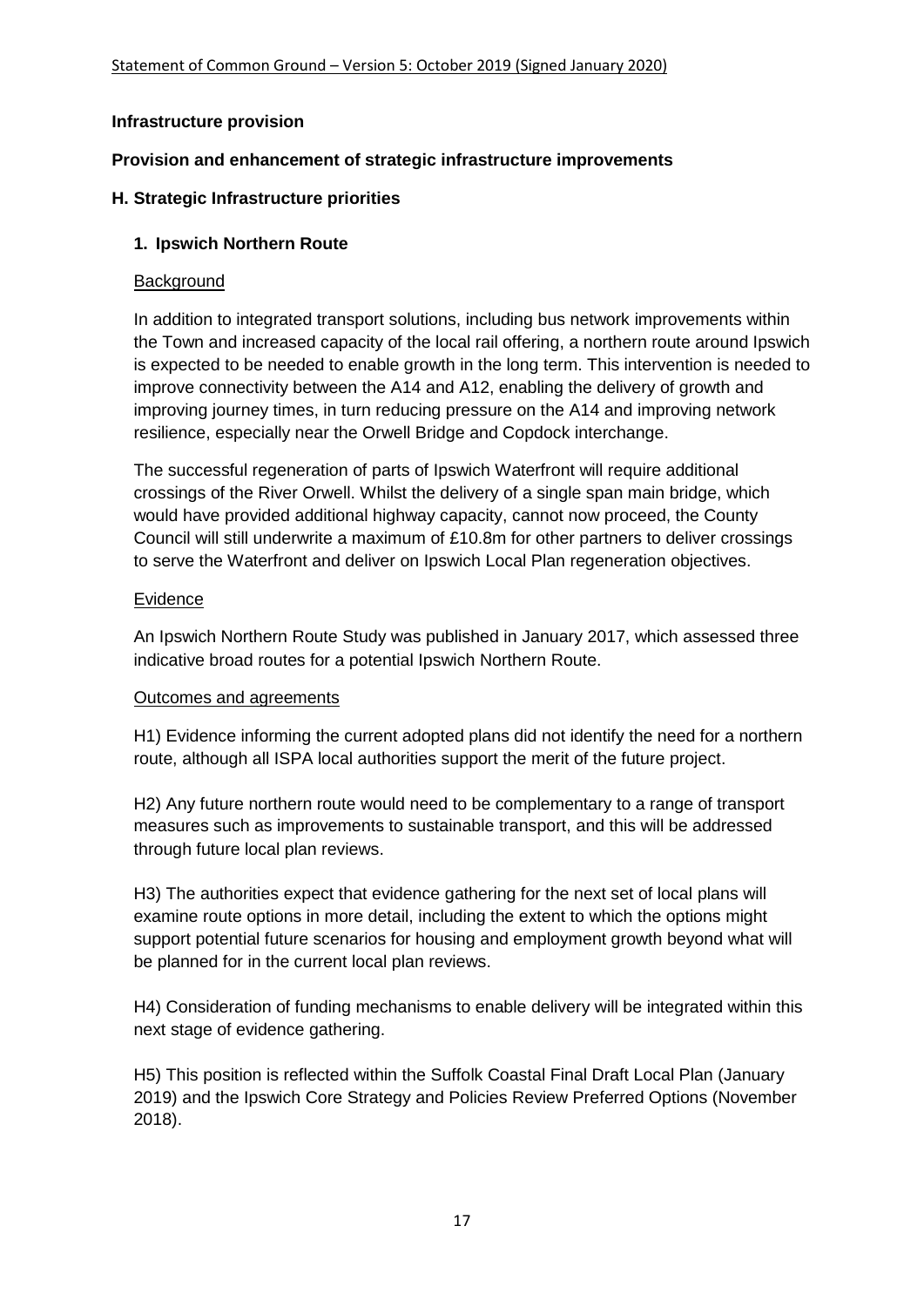### Arrangements for necessary ongoing co-operation

Through the ISPA Board and through future reviews of Local Plans.

### **2. Other strategic infrastructure priorities**

### **Background**

The National Planning Policy Framework recognises the provision of infrastructure and to maximise sustainable transport solutions as integral to planning for new development. Public bodies across Suffolk recognise the benefits of collectively identifying and supporting strategic infrastructure priorities in order that focus can be placed upon securing these.

### Evidence

Through Infrastructure Delivery Plans and Suffolk Growth Programme Board

#### Process of reaching outcomes and agreements

Through ISPA Board and Suffolk Growth Programme Board

#### Outcomes and agreements

H6) Strategic policies in Local Plans will reflect and support delivery of infrastructure priorities as deemed necessary and appropriate to the respective local plans. The infrastructure priorities within the ISPA are identified as:

- a) Ipswich Northern Route;
- b) A12 improvements;
- c) A14 improvements;
- d) Sustainable transport measures in Ipswich;
- e) Improved cycle and walking routes;
- f) Increased capacity on railway lines for freight and passenger traffic;
- g) Appropriate education provision to meet needs resulting from growth;
- h) Appropriate health provision to meet needs resulting from growth;
- i) Appropriate police, community safety and cohesion provision to meet needs resulting from growth;
- j) Provision of green infrastructure and Suitable Alternative Natural Greenspace;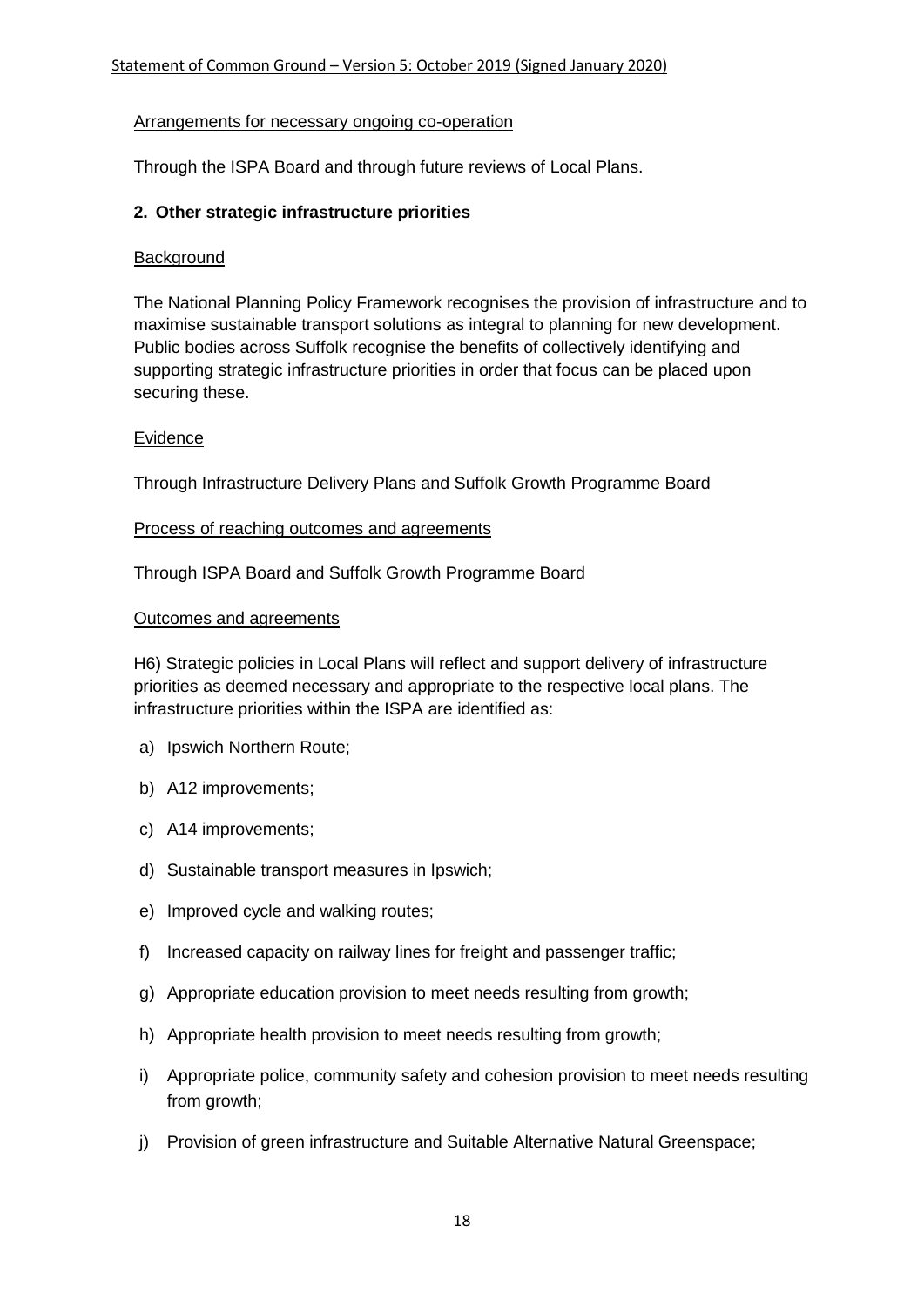- k) Improvements to waste management, water supply, foul sewerage and sewage treatment capacity; and
- l) Provision of appropriate digital telecommunications to provide mobile, broadband and radio signal for residents and businesses.

H7) Other infrastructure requirements related to growth planned in local plans is to be identified within the relevant local plans and Infrastructure Delivery Plans. Where necessary, Infrastructure Delivery Plans are to be aligned. Note that the list above does not represent any priority order.

#### Arrangements for necessary ongoing co-operation

The Ipswich Strategic Planning Area Board to provide a mechanism for co-operation in relation to requirements for infrastructure arising from development planned in local plans, as plans progress and are implemented. Local authorities will have regard to informed discussion at the ISPA Board.

The ISPA Board Terms of Reference identify the link between the ISPA Board and the Suffolk Growth Portfolio Holders.

# **I. Identification of cumulative / cross border infrastructure requirements resulting from planned growth, and mitigation measures**

#### **Background**

The NPPF recognises the provision of infrastructure and the maximisation of sustainable transport solutions as integral to planning for new development. Due to the close functional relationship between Ipswich and the surrounding Districts there is potential for cross-border or shared infrastructure requirements, including modal shift from private car trips to sustainable transport modes, resulting from planned growth in emerging local plans.

Transport modelling in January 2019 identified significant adverse cumulative impacts affecting local and strategic transport networks in and around Ipswich. The NPPF requires Local Plans to include appropriate opportunities for mitigating adverse effects and to maximise sustainable transport solutions. Promoting modal shift from journeys related to new developments and existing communities is necessary to mitigate the adverse traffic impacts. Modelling modal shift has been undertaken through assumptions rather than targets. The modal shift measures are anticipated to also have a positive effect on mitigating impacts on air quality within Ipswich.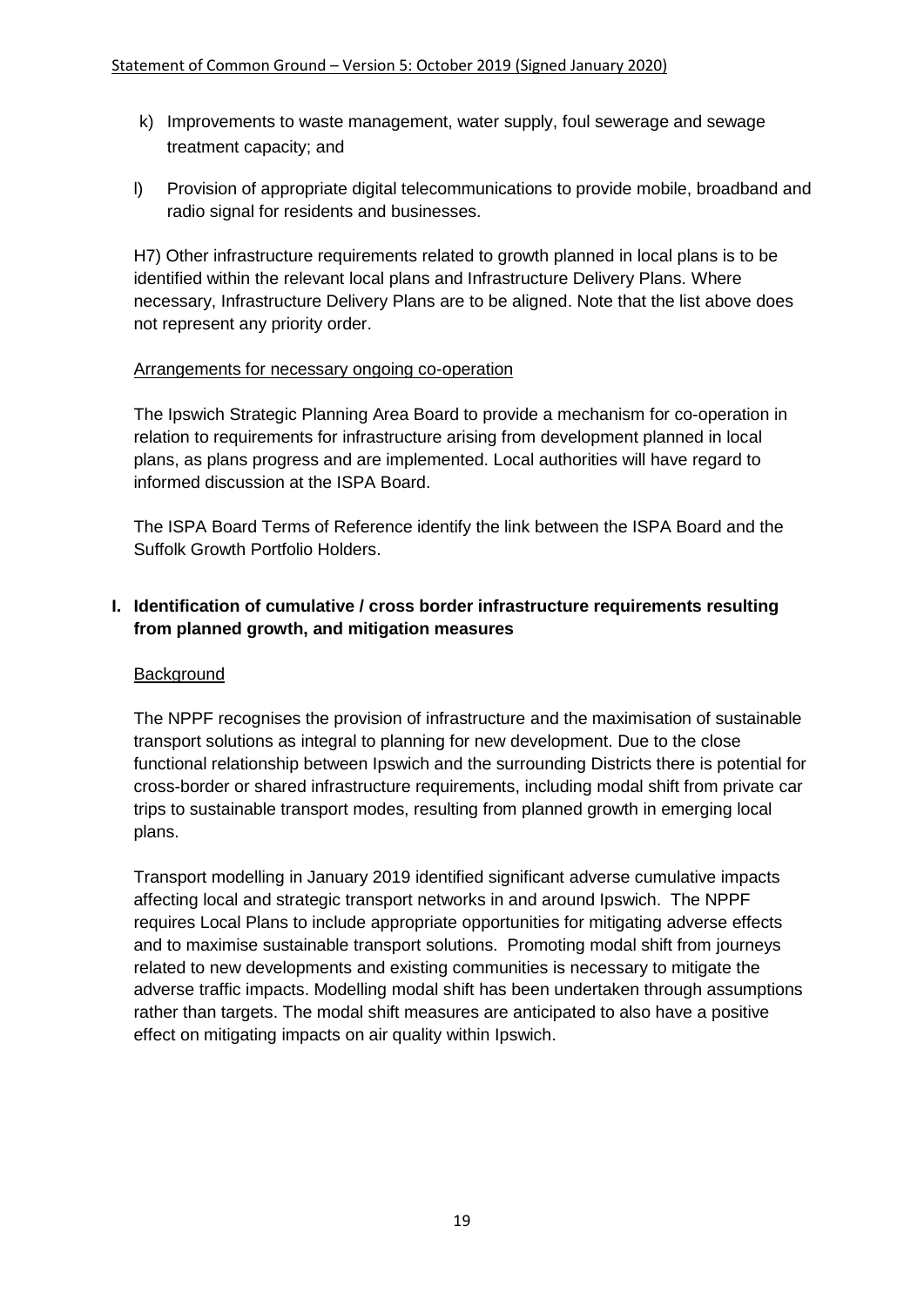# **Evidence**

Transport modelling and mitigation:

The Methodology Report and the Results Report Volume 1: Suffolk Coastal and Ipswich were published in August 2018 as part of the consultation on the Suffolk Coastal First Draft Local Plan;

Forecasting Report Volume 2: Suffolk Coastal and Ipswich and an updated Methodology Report were published in January 2019, and

Forecasting Report: Demand Adjustments (for modal shift) and an updated Methodology Report were published in August 2019, along with a Strategic Road Network Technical Note.

Suffolk County Council have developed a Transport Mitigation Strategy (August 2019) which identifies measures to mitigate impacts of growth on the transport network.

Evidence provided by Suffolk County Council in relation to education and early years capacities and constraints, and requirements for libraries and waste infrastructure.

Evidence provided through engagement with the NHS and Clinical Commissioning Groups in relation to the need for health infrastructure.

Evidence provided through Water Cycle Studies and engagement with Anglian Water and Essex and Suffolk Water.

# Process of reaching outcomes and agreements

Shared framework<sup>7</sup> developed, as part of the preparation of infrastructure delivery plans, between the local planning authorities and Suffolk County Council for identifying potential education constraints and requirements.

Shared framework (as above) developed, as part of the preparation of infrastructure delivery plans, between the local planning authorities and Suffolk County Council for identifying potential highways constraints and requirements, and measures to promote modal shift

Ongoing engagement between the local planning authorities and Suffolk County Council in the production of local plans.

# Outcomes and agreements

**.** 

I1) Infrastructure requirements related to growth planned in local plans are to be identified within the relevant local plans and Infrastructure Delivery Plans. Where necessary, Infrastructure Delivery Plans are to be aligned.

I2) The authorities are committed to the production of a transport mitigation and funding strategy, to identify funding and delivery mechanisms to implement the Transport

<sup>&</sup>lt;sup>7</sup> In the form of an agreed template of questions and criteria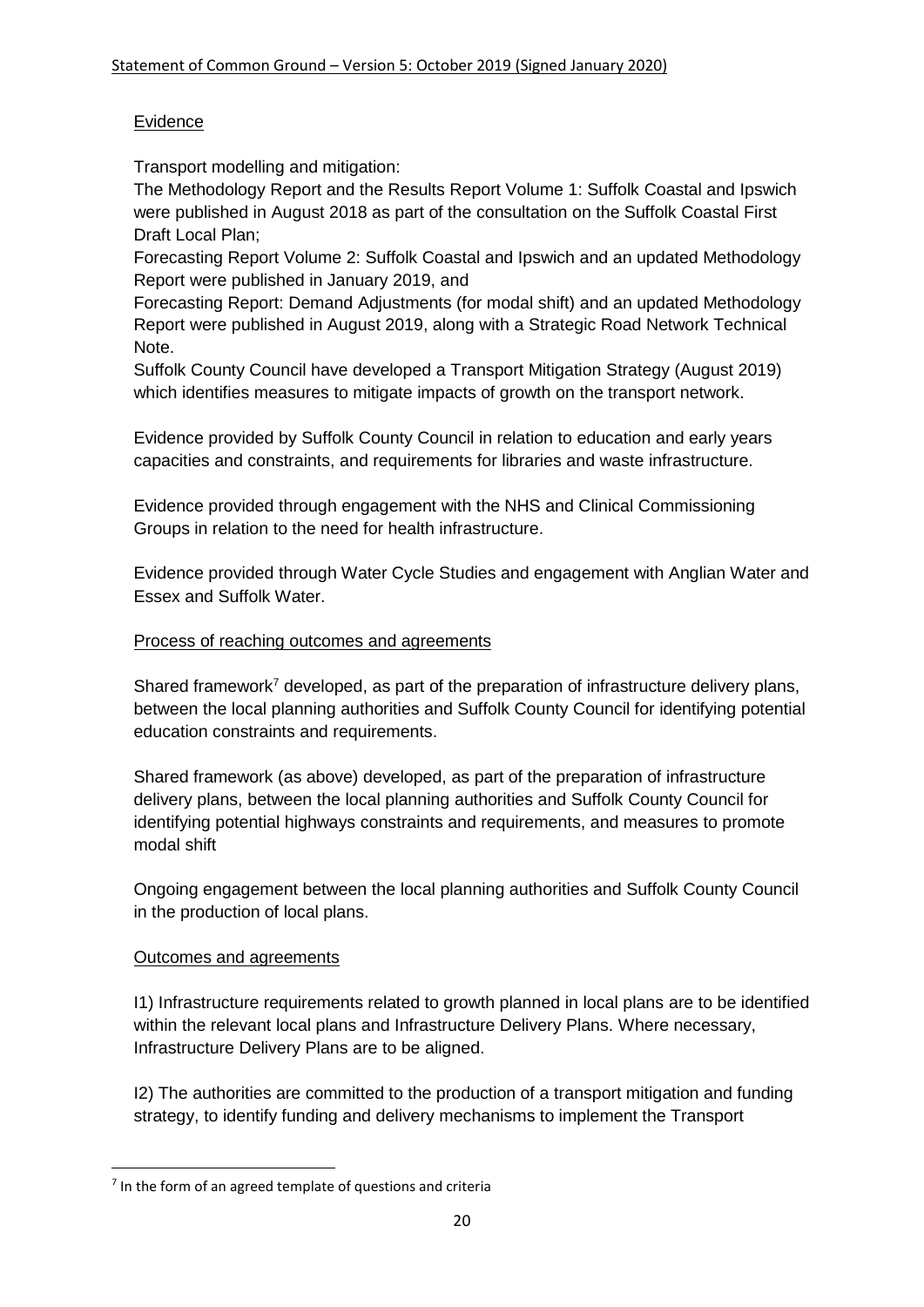Mitigation Strategy developed by Suffolk County Council, and will produce a draft by 31<sup>st</sup> March 2020.

Specific cross-boundary issues, outcomes and agreements are reported in the Annex to the Statement of Common Ground.

# Arrangements for necessary ongoing co-operation

The Ipswich Strategic Planning Area Board to provide a mechanism for co-operation in relation to the requirements for and delivery of infrastructure and modal shift arising from development in local plans, as plans progress.

The ISPA Board Terms of Reference identify the link between the ISPA Board and the Suffolk Growth Portfolio Holders.

# **Environmental protection**

# **Conservation and enhancement of the natural and historic environment**

The Councils' individual Local Plans will contain policies relating to conserving and enhancing the natural and historic environment at the District level, including nationally designated sites. The specific cross-boundary matters identified below relates to mitigation of potential impacts upon internationally protected sites related to increased recreation pressure.

# **J. Mitigation of potential impacts upon internationally protected sites**

# **Background**

The Habitats Directive<sup>8</sup> requires that plans and projects must not adversely affect the integrity of Special Protection Areas (SPAs) and Special Areas of Conservation (SACs) (other than in exceptional circumstances where there are imperative reasons of overriding public interest).

Previous assessments undertaken in relation to the Habitats Directive / Regulations have identified the potential for impacts upon SPAs and SACs in relation to recreational disturbance resulting from development, and require mitigation to be secured to minimise the potential for adverse effects on the sites. Green infrastructure and Suitable Alternative Natural Greenspaces are identified within the strategic infrastructure priorities in section H of this statement.

# **Evidence**

Assessment under the Habitats Regulations is undertaken during production of the local plans.

**.** 

<sup>8</sup> Directive 92/43/EEC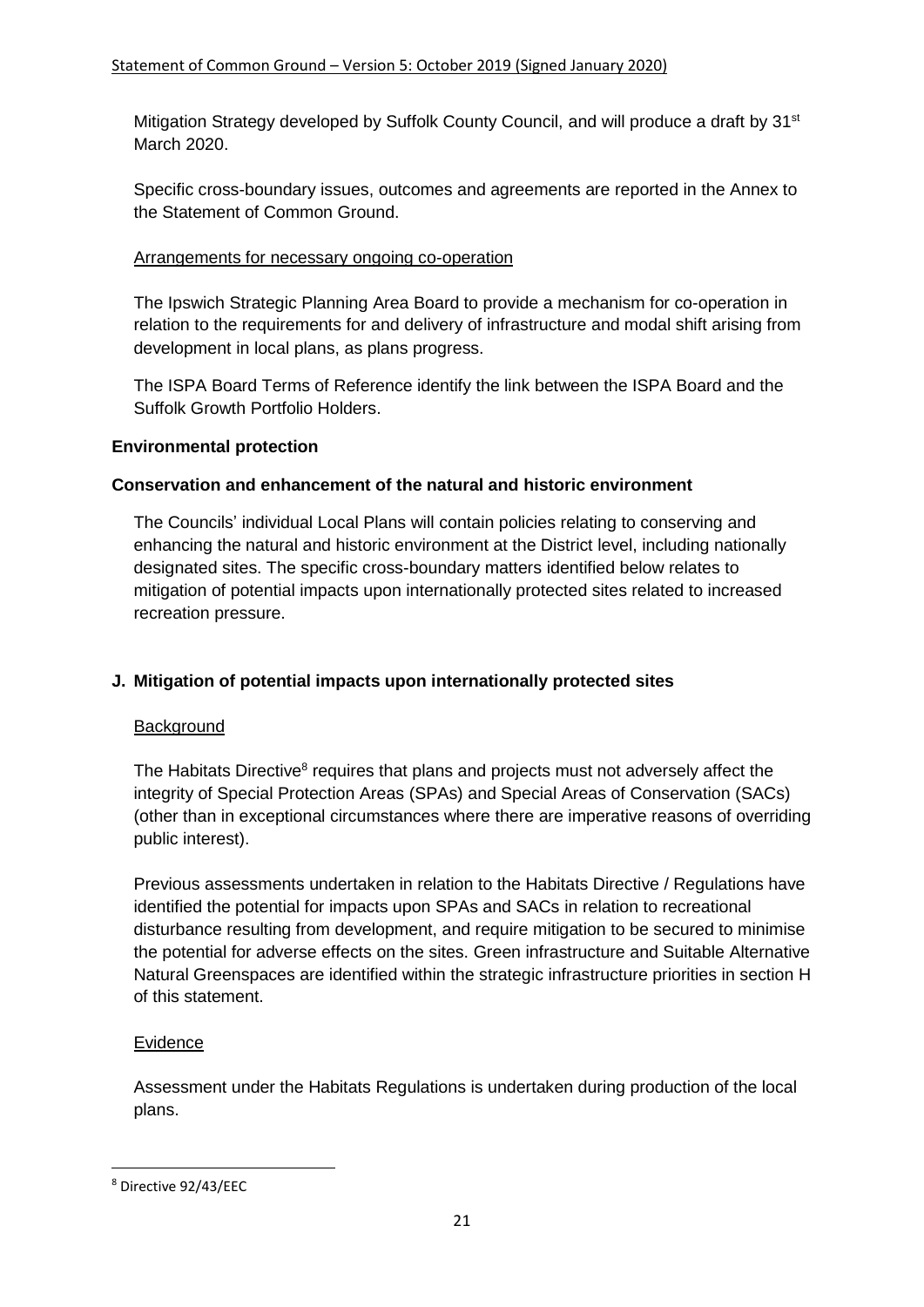Babergh District Council, Ipswich Borough Council, Mid Suffolk District Council and Suffolk Coastal District Council (along with Waveney District Council) have produced a Recreational Disturbance Avoidance and Mitigation Strategy (RAMS) to provide a mechanism to secure mitigation.

### Process of reaching outcomes and agreements

Assessment is undertaken at relevant stages in the production of emerging local plans to identify whether the plans are likely to adversely affect the integrity of Special Protection Areas and Special Areas of Conservation.

Natural England is a 'prescribed body'<sup>9</sup> for the purposes of the Duty to Co-operate. Consultation will take place with Natural England on assessments produced under the Habitats Directive.

### Outcomes and agreements

**.** 

J1) The Habitats Regulations Assessment for the Suffolk Coastal District Local Plan at Final Draft Plan stage (December 2018) considers that there is significant potential for RAMS to be expanded to relate to growth in the Local Plan.

J2) The Councils via an Executive Group will ensure that the RAMS is delivered. Further guidance on mechanisms for funding the delivery of the strategy may be set out in Supplementary Planning Documents or via other mechanisms.

# Arrangements for necessary ongoing co-operation

Continuation of joint approach to mitigation through the production of the RAMS and production of Supplementary Planning Document.

Ongoing liaison with Natural England through the production of Local Plans and RAMS.

Natural England are signatory to Section J of the Statement of Common Ground: F. Shopland Signatory: Name: Francesca Shapland Position: Lead Adviser, Planning & Conservation Date: 14<sup>th</sup> January 2020

<sup>&</sup>lt;sup>9</sup> As defined in the Town and Country Planning (Local Planning) (England) Regulations 2012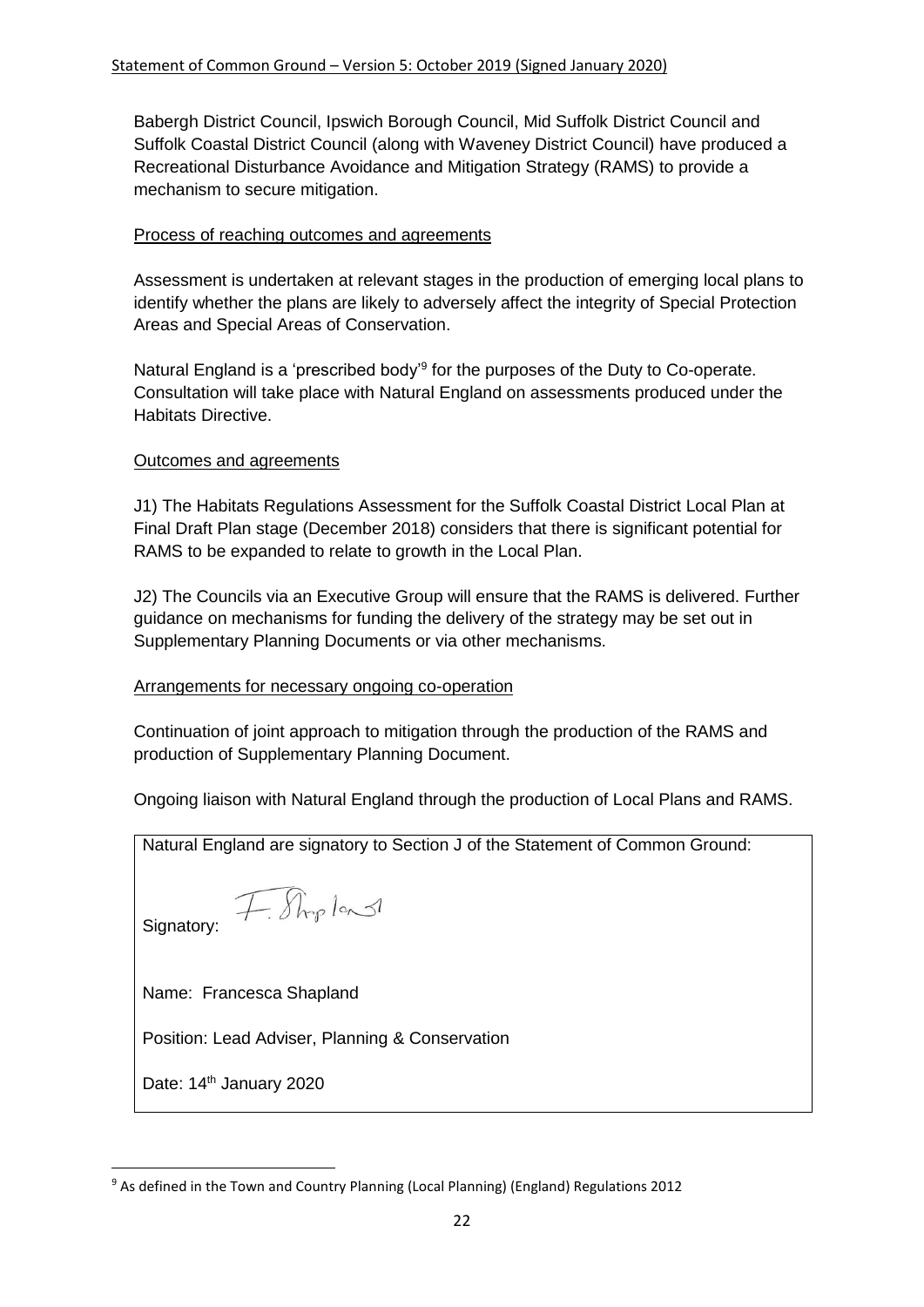# **6. Process for reviewing the Statement of Common Ground**

The Statement of Common Ground will be reviewed at key stages during the production of the local plans and will be updated / amended as necessary. It will be refined to add further clarity to the specific approach, priorities and projects listed herein, as appropriate and on an ongoing basis. The triggers for updating the Statement of Common Ground could include (but are not limited to):

- An authority or authorities reaching a key stage in the production of their plan(s);
- Changes to the housing number resulting from the publication of new household projections or affordability ratios;
- If a local authority resolves that it has unmet housing need within its area;
- Consultation feedback:
- The production of new assessments or evidence;
- Changes to national policy.

It is acknowledged that there may be instances where the ISPA authorities are unable to agree on outcomes. In such instances this will be documented within future versions of the Statement of Common Ground. This reflects guidance contained in the Planning Practice Guidance.

It is proposed that the Statement of Common Ground will be updated and published at various times when authorities reach milestones in the preparation of Local Plans and/or key pieces of evidence emerge. The Statement of Common Ground has been published at the stages outlined below:

- Version 1: A Working Draft Statement of Common Ground was published as part of the consultation on the Suffolk Coastal First Draft Local Plan in July 2018.
- Version 2: A revised Working Draft Statement of Common Ground was published alongside the report to Ipswich Borough Council Executive in November 2018 (report reference E/18/32) and as part of the consultation on the Ipswich Local Plan Preferred Options (January – March 2019).
- Version 3: Statement of Common Ground (December 2018) published alongside the Suffolk Coastal Final Draft Local Plan (January 2019).
- Version 4: Updating and signing of version 3 submitted alongside the Suffolk Coastal Final Draft Local Plan.
- Version 5: Updating and signing of Version 4 to be submitted alongside the Ipswich Final Draft Local Plan.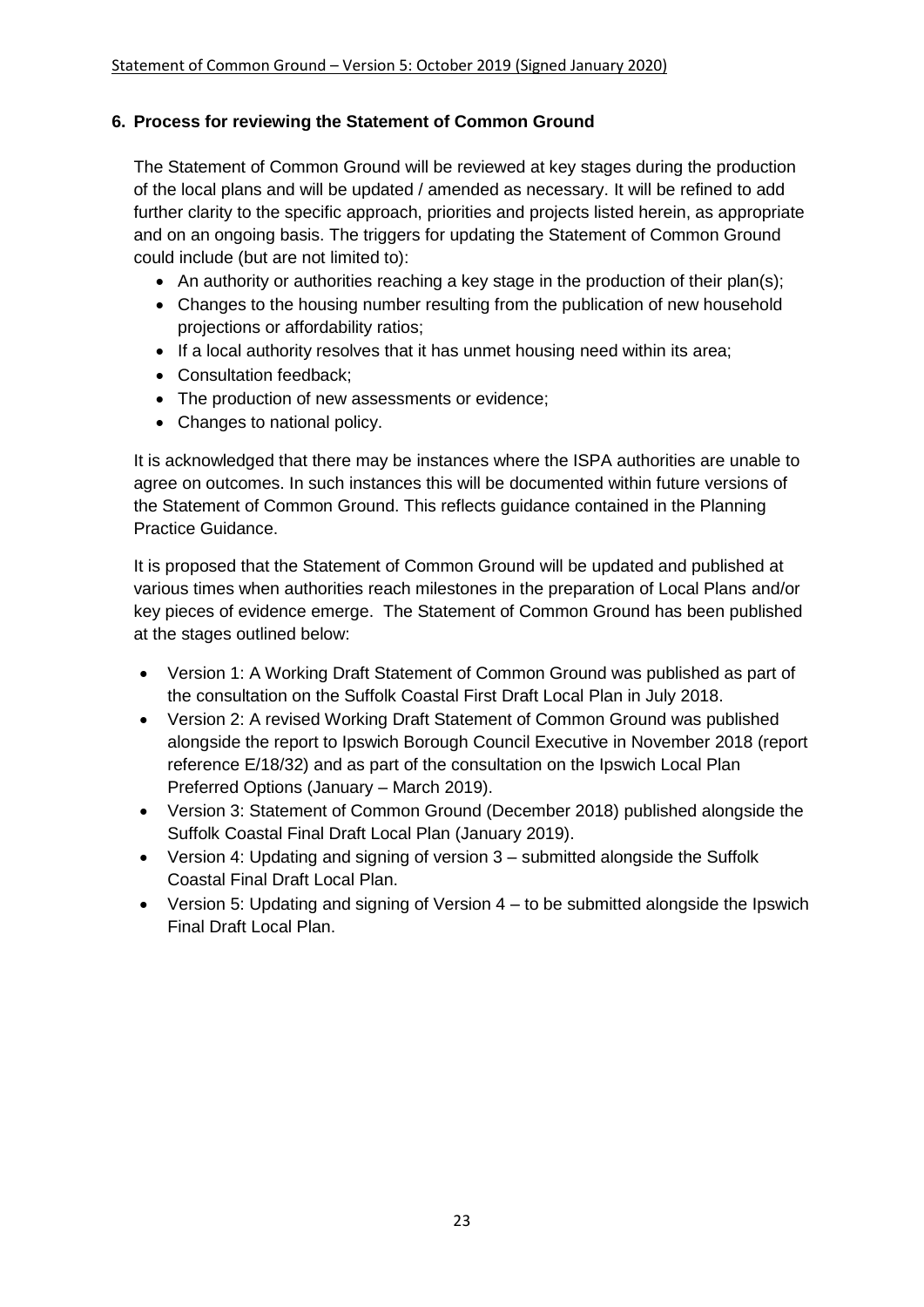# **Signatories**

The signatories to the Ipswich Strategic Planning Area Statement of Common Ground are set out below:

(Note: It is intended that the Statement of Common Ground will be signed prior to the Submission of each Local Plan for Examination under Regulation 20 of the Town and Country Planning (Local Planning) (England) Regulations 2012, as amended).

| Signed on behalf of Babergh District Council:                                                                   | Date: 14/01/2020 |
|-----------------------------------------------------------------------------------------------------------------|------------------|
|                                                                                                                 |                  |
| <b>Tom Barker</b>                                                                                               |                  |
| Assistant Director - Planning and Communities<br>with delegated authority on behalf of Babergh District Council |                  |
| Signed on behalf of Ipswich Borough Council:                                                                    | Date: 15/01/2020 |
|                                                                                                                 |                  |
| Martyn Fulcher                                                                                                  |                  |
| <b>Head of Development</b>                                                                                      |                  |
| with delegated authority from Executive                                                                         |                  |
| Signed on behalf of Mid Suffolk District Council:                                                               | Date: 14/01/2020 |
|                                                                                                                 |                  |
| <b>Tom Barker</b>                                                                                               |                  |
| Assistant Director - Planning and Communities                                                                   |                  |
| with delegated authority on behalf of Mid Suffolk District Council                                              |                  |
| Signed on behalf of East Suffolk Council:                                                                       | Date:            |
|                                                                                                                 | 10/01/2020       |
| <b>Councillor David Ritchie</b><br>Cabinet Member for Planning and Coastal Management                           |                  |
|                                                                                                                 |                  |
|                                                                                                                 |                  |
|                                                                                                                 |                  |
|                                                                                                                 |                  |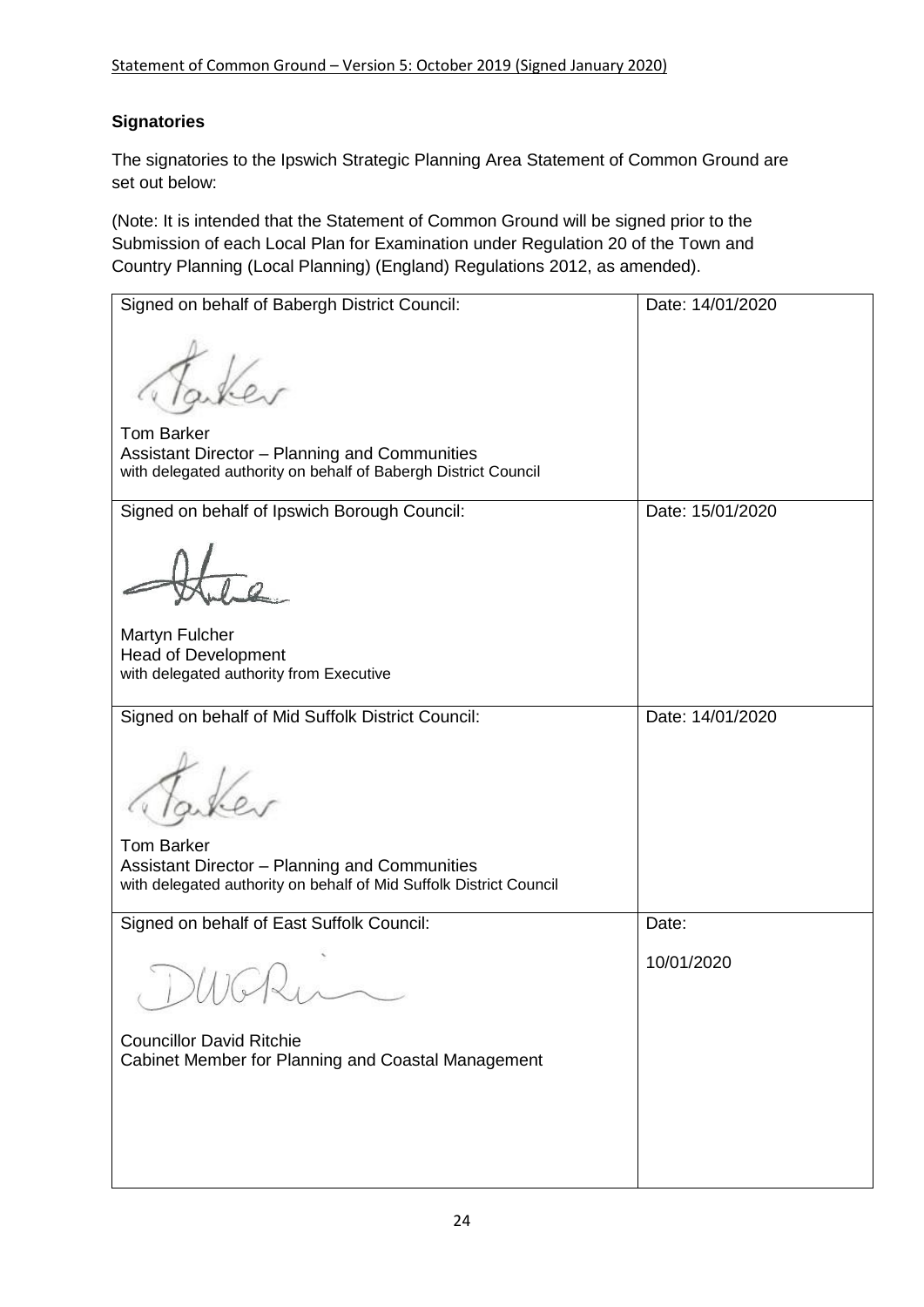# Statement of Common Ground – Version 5: October 2019 (Signed January 2020)

| Signed on behalf of Suffolk County Council:                                                                                | Date:      |
|----------------------------------------------------------------------------------------------------------------------------|------------|
|                                                                                                                            |            |
|                                                                                                                            | 13/01/2020 |
| James Cutting<br>Head of Planning<br>with delegated authority from Cabinet and Assistant Director Strategic<br>Development |            |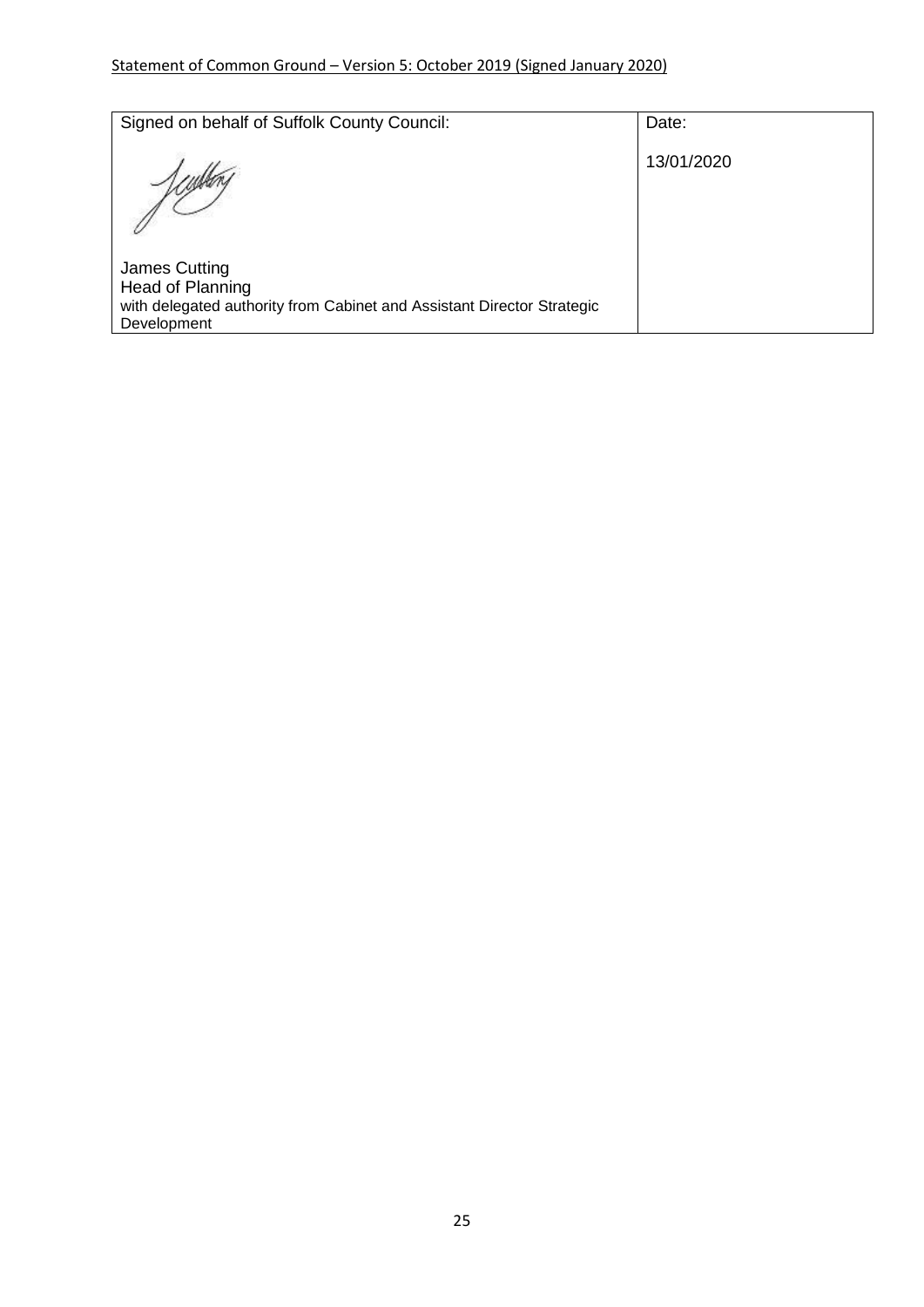#### **Ipswich Strategic Planning Area**

#### **Statement of Common Ground**

#### **Section I Annex – Cross Boundary Infrastructure Requirements**

The information set out in this table, relates to Section I of the Ipswich Strategic Planning Area Statement of Common Ground. It sets out the cross boundary infrastructure requirements identified to support the delivery of Local Plans being prepared for each of the local planning authorities (Ipswich, Babergh, Mid Suffolk and Suffolk Coastal).

The table will be updated as Local Plans are prepared.

This version accompanies the Statement of Common Ground Version 4 – March 2019 and relates to cross boundary infrastructure requirements identified in relation to:

- Suffolk Coastal Final Draft Local Plan (January 2019)
- Ipswich Core Strategy Review Ipswich Final Draft Local Plan (January 2020)
- Emerging Babergh and Mid Suffolk Joint Local Plan

| <b>Infrastructure</b>    | <b>Relevant authorities</b> | <b>Evidence</b>                    | <b>Relevant policies in</b>        | <b>Outcomes</b>                          |
|--------------------------|-----------------------------|------------------------------------|------------------------------------|------------------------------------------|
| requirement / issue      |                             |                                    | plans                              |                                          |
| <b>Transport</b>         |                             |                                    |                                    |                                          |
|                          |                             |                                    |                                    |                                          |
| Improvements at A14      | Babergh District Council,   | <b>Transport Modelling for</b>     | <b>Suffolk Coastal Final Draft</b> | Specific contributions will be           |
| junctions $53 - 58$ to   | Ipswich Borough Council,    | Babergh, Ipswich, Mid              | Local Plan Policies                | sought from individual                   |
| address capacity issues. | Mid Suffolk District        | <b>Suffolk and Suffolk Coastal</b> | <b>SCLP2.2 Strategic</b>           | developments which would have            |
|                          | Council, Suffolk Coastal    | Local Plans: Forecasting           | Infrastructure Priorities.         | a significant impact on the              |
|                          | District Council, Suffolk   | Report; Volume 1; Suffolk          | SCLP3.5 Infrastructure             | junctions.                               |
|                          | County Council, Highways    | Coastal and Ipswich                | Provision, SCLP7.1                 |                                          |
|                          | England                     | (August 2018)                      | Sustainable Transport and          | <b>Suffolk Coastal Final Draft Local</b> |
|                          |                             |                                    | SCLP12.20 Land at                  | Plan Policy SCLP12.20 Land at            |
|                          |                             | <b>Forecasting Report Volume</b>   | Felixstowe Road.                   | <b>Felixstowe Road requires</b>          |
|                          |                             | 2: Suffolk Coastal and             |                                    | opportunities to enhance the             |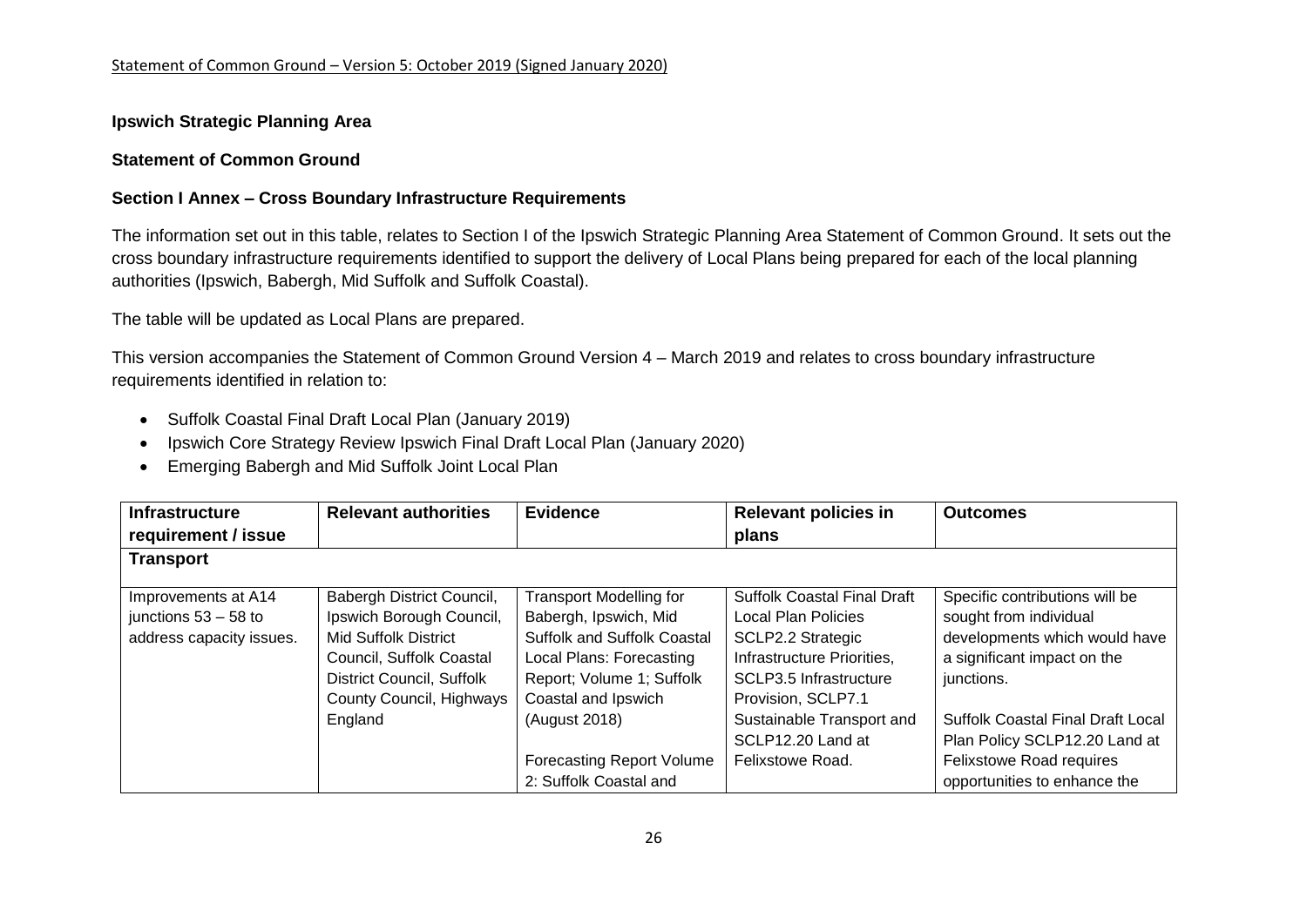| <b>Infrastructure</b>                    | <b>Relevant authorities</b>                                                                                                                                            | <b>Evidence</b>                                                                                                                                                                                                                                                                                                                                                                                                                                                                                                                                              | <b>Relevant policies in</b>                                                                                                                                                                                                                                                                                                                                                   | <b>Outcomes</b>                                                                                                                                                                                                                                                                                                                                                                                                                                                                                                                                                                                                                                   |
|------------------------------------------|------------------------------------------------------------------------------------------------------------------------------------------------------------------------|--------------------------------------------------------------------------------------------------------------------------------------------------------------------------------------------------------------------------------------------------------------------------------------------------------------------------------------------------------------------------------------------------------------------------------------------------------------------------------------------------------------------------------------------------------------|-------------------------------------------------------------------------------------------------------------------------------------------------------------------------------------------------------------------------------------------------------------------------------------------------------------------------------------------------------------------------------|---------------------------------------------------------------------------------------------------------------------------------------------------------------------------------------------------------------------------------------------------------------------------------------------------------------------------------------------------------------------------------------------------------------------------------------------------------------------------------------------------------------------------------------------------------------------------------------------------------------------------------------------------|
| requirement / issue                      |                                                                                                                                                                        |                                                                                                                                                                                                                                                                                                                                                                                                                                                                                                                                                              | plans                                                                                                                                                                                                                                                                                                                                                                         |                                                                                                                                                                                                                                                                                                                                                                                                                                                                                                                                                                                                                                                   |
|                                          |                                                                                                                                                                        | Ipswich and an updated<br>Methodology Report were<br>published in January 2019.                                                                                                                                                                                                                                                                                                                                                                                                                                                                              | Ipswich Borough Council<br><b>Local Plan Review</b><br><b>Preferred Options</b><br>November 2018 policy<br><b>ISPA2 Strategic</b><br>Infrastructure Priorities and<br>CS20 Key Transport<br>Proposals.                                                                                                                                                                        | Seven Hills junction (J58) to be<br>explored.                                                                                                                                                                                                                                                                                                                                                                                                                                                                                                                                                                                                     |
| Improvements to<br>sustainable transport | Babergh District Council,<br>Ipswich Borough Council,<br><b>Mid Suffolk District</b><br>Council, Suffolk Coastal<br>District Council, Suffolk<br><b>County Council</b> | <b>Transport Modelling for</b><br>Babergh, Ipswich, Mid<br><b>Suffolk and Suffolk Coastal</b><br>Local Plans: Forecasting<br>Report; Volume 1; Suffolk<br>Coastal and Ipswich<br>(August 2018)<br><b>Suffolk Coastal Final Draft</b><br>Local Plan Sustainability<br>Appraisal<br><b>Forecasting Report Volume</b><br>2: Suffolk Coastal and<br>Ipswich and an updated<br>Methodology Report were<br>published in January 2019.<br><b>Forecasting Report (related</b><br>to modal shift) and updated<br>Methodology Report were<br>published in August 2019. | <b>Suffolk Coastal Final Draft</b><br><b>Local Plan Policies</b><br>SCLP2.2 Strategic<br>Infrastructure Priorities,<br>SCLP3.5 Infrastructure<br>Provision and SCLP7.1<br>Sustainable Transport.<br>Ipswich Borough Council<br>Final Draft Local Plan<br>(January 2020) policy<br><b>ISPA2 Strategic</b><br>Infrastructure Priorities and<br>CS20 Key Transport<br>Proposals. | <b>Suffolk Coastal Final Draft Local</b><br>Plan Policy SCLP12.24 Land at<br>Humber Doucy Lane, as part of<br>a cross-boundary location for<br>development with Ipswich<br>Borough (policy ISPA4 in<br>Ipswich Final Draft Local Plan),<br>includes a requirement for a<br>robust package of measures to<br>promote sustainable transport.<br>Policies SCLP12.24 and ISPA4<br>require development of the land<br>to contribute towards the<br>establishment of the Ipswich<br>'green rim'.<br>Seek agreement on a modal<br>shift package and for ISPA<br>Board to monitor delivery:<br><b>Smarter Choices:</b><br><b>Bus Quality Partnership;</b> |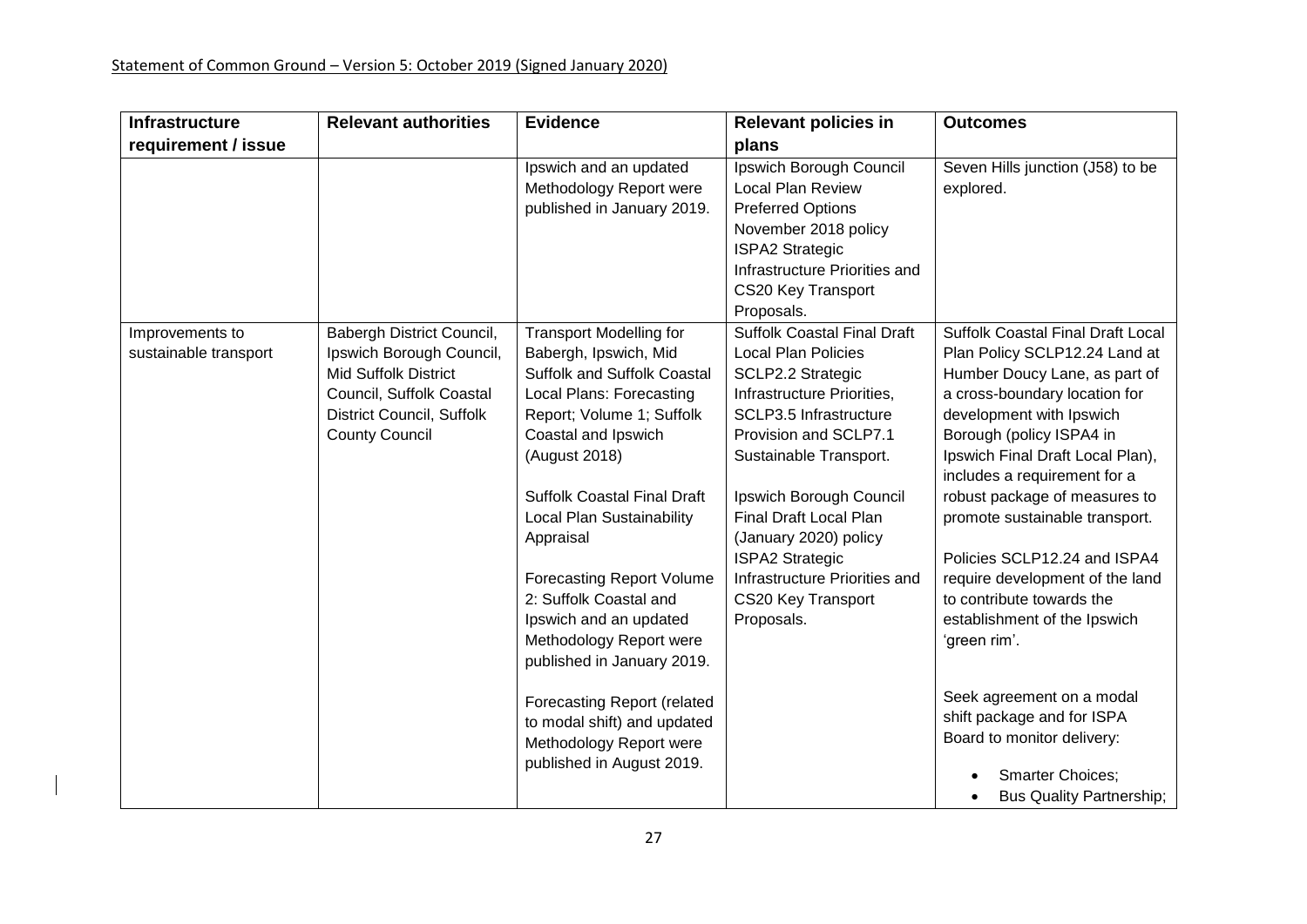| <b>Infrastructure</b>                                                                                                                                                                                                                                                                      | <b>Relevant authorities</b>         | <b>Evidence</b>                                                                                                                                                   | <b>Relevant policies in</b>                                                                                                                      | <b>Outcomes</b>                                                                                                                                                                                                                                                                                                                                                                                                                                                                                                               |
|--------------------------------------------------------------------------------------------------------------------------------------------------------------------------------------------------------------------------------------------------------------------------------------------|-------------------------------------|-------------------------------------------------------------------------------------------------------------------------------------------------------------------|--------------------------------------------------------------------------------------------------------------------------------------------------|-------------------------------------------------------------------------------------------------------------------------------------------------------------------------------------------------------------------------------------------------------------------------------------------------------------------------------------------------------------------------------------------------------------------------------------------------------------------------------------------------------------------------------|
| requirement / issue                                                                                                                                                                                                                                                                        |                                     |                                                                                                                                                                   | plans                                                                                                                                            |                                                                                                                                                                                                                                                                                                                                                                                                                                                                                                                               |
|                                                                                                                                                                                                                                                                                            |                                     | <b>Strategic Road Network</b><br><b>Technical Note (August</b><br>2019)<br><b>Suffolk County Council</b><br><b>Transport Mitigation</b><br>Strategy (August 2019) |                                                                                                                                                  | Reviewing of car<br>$\bullet$<br>parking and pricing<br>strategies, and<br>Provision of sustainable<br>transport infrastructure<br>Review of policy position<br>informed through work being<br>undertaken on modal shift.                                                                                                                                                                                                                                                                                                     |
| <b>Utilities</b>                                                                                                                                                                                                                                                                           |                                     |                                                                                                                                                                   |                                                                                                                                                  |                                                                                                                                                                                                                                                                                                                                                                                                                                                                                                                               |
| Extension of 132kV line to<br>Felixstowe and<br>establishment of a new<br>132/33kV substation with<br>links to the 33kV network<br>on the Shotley and<br>Harwich peninsulas.<br>Involves reinforcement<br>and asset replacement of<br>old equipment with higher<br>capacity new equipment. | UK Power Networks /<br><b>OFGEM</b> | Information from UK Power<br><b>Network</b>                                                                                                                       | <b>Suffolk Coastal Final Draft</b><br>Local Plan Policy SCLP2.2<br>Strategic Infrastructure<br>Priorities<br>SCLP3.5 Infrastructure<br>Provision | <b>Suffolk Coastal Final Draft Local</b><br>Plan Policy SCLP2.2 Strategic<br>Infrastructure Priorities states<br>that Suffolk Coastal District<br>Council will work with partners<br>such as UK Power networks to<br>enable the timely delivery of<br>projects such as this.<br>Suffolk Coastal Final Draft Local<br>Plan Policy SCLP3.5 states that<br><b>Suffolk Coastal District Council</b><br>will work with UK Power<br>Networks to ensure proposed<br>growth does not conflict with the<br>electricity supply network. |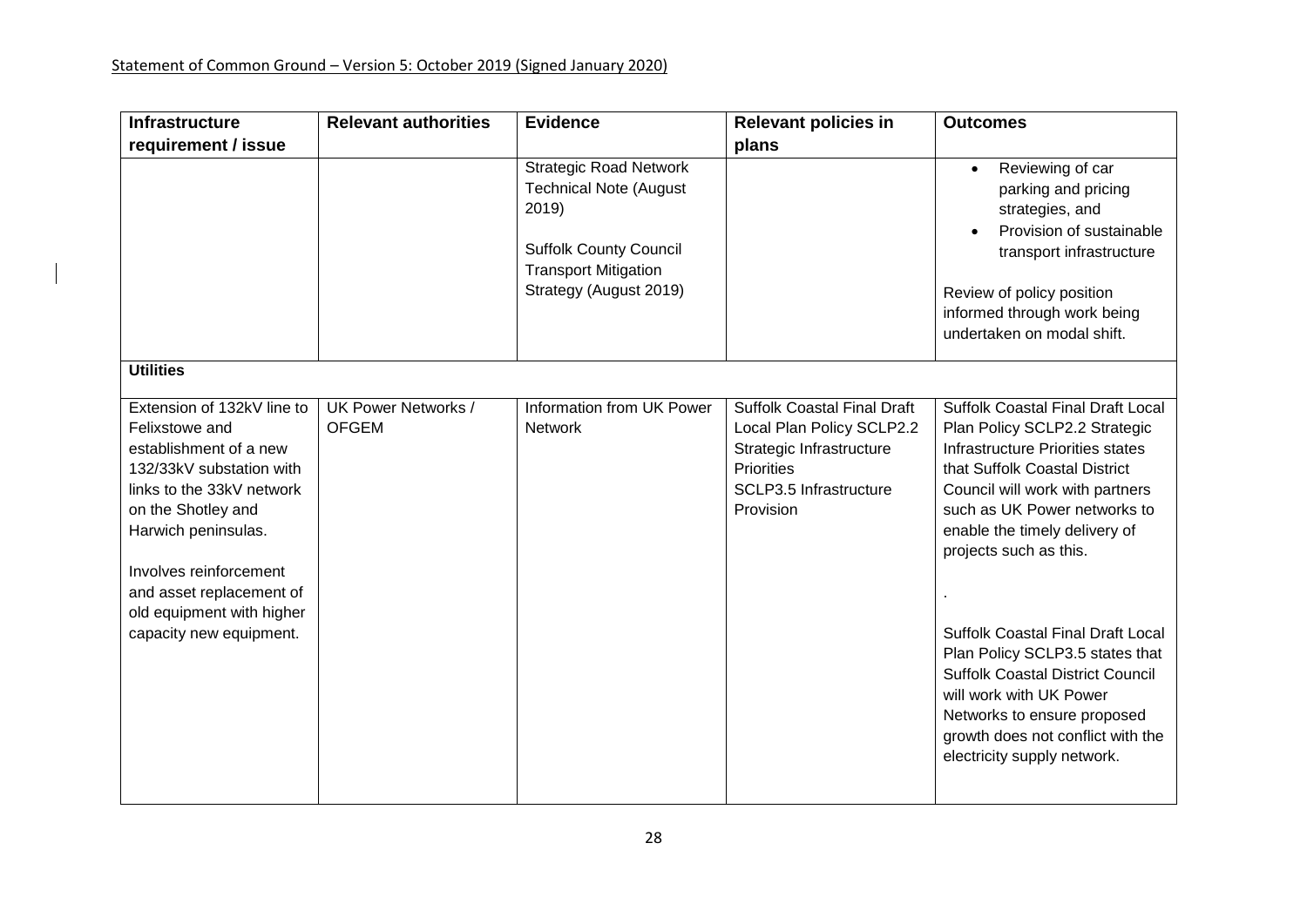| <b>Infrastructure</b>                                        | <b>Relevant authorities</b>                                                                       | <b>Evidence</b>                            | <b>Relevant policies in</b>                                                                                                                                                                                                                                                                                                                                                 | <b>Outcomes</b>                                                                                                                                                                                                                                                                                                                                                                                   |
|--------------------------------------------------------------|---------------------------------------------------------------------------------------------------|--------------------------------------------|-----------------------------------------------------------------------------------------------------------------------------------------------------------------------------------------------------------------------------------------------------------------------------------------------------------------------------------------------------------------------------|---------------------------------------------------------------------------------------------------------------------------------------------------------------------------------------------------------------------------------------------------------------------------------------------------------------------------------------------------------------------------------------------------|
| requirement / issue                                          |                                                                                                   |                                            | plans                                                                                                                                                                                                                                                                                                                                                                       |                                                                                                                                                                                                                                                                                                                                                                                                   |
| Improvements to waste<br>management facilities at<br>Foxhall | <b>Suffolk Coastal District</b><br>Council, Ipswich Borough<br>Council, Suffolk County<br>Council | <b>Suffolk County Council</b><br>forecasts | <b>Suffolk Coastal Final Draft</b><br><b>Local Plan Policies</b><br>SCLP12.25, SCLP12.32,<br>SCLP12.33, SCLP12.45,<br>SCLP12.46, SCLP12.47,<br>SCLP12.51, SCLP12.52,<br>SCLP12.58, SCLP12.61,<br>SCLP12.62, SCLP12.63,<br>SCLP12.64, SCLP12.67,<br>SCLP12.68, SCLP12.71,<br>SCLP12.72. (Refer to Final<br>Draft Local Plan for details<br>of the above site<br>allocations) | Contributions through the<br><b>Community Infrastructure Levy</b><br>identified in Infrastructure<br>Delivery Framework in Suffolk<br><b>Coastal Final Draft Local Plan</b><br>towards improvements at<br><b>Foxhall Household Waste</b><br>Recycling Centre.                                                                                                                                     |
| Improvements to waste<br>management facilities in<br>Ipswich | Ipswich Borough Council<br>and Babergh and Mid<br><b>Suffolk District Councils</b>                | <b>Suffolk County Council</b><br>forecasts | Policy SP2 in Ipswich Final<br>Draft Local Plan (January<br>2020)                                                                                                                                                                                                                                                                                                           | In relation to site IP003 'Waste<br>tip and employment area north<br>of Sir Alf Ramsey Way', the<br>Ipswich Final Draft Local Plan<br>states 'Alternative sites will need<br>to be agreed with the County<br>Council and the site operators<br>for the relocation of the<br>Concrete Batching Plant and<br><b>Household Waste Recycling</b><br>Centre before the sites can be<br>made available'. |
| Improvements to waste<br>management facilities in            | <b>Suffolk Coastal District</b><br>Council, Mid Suffolk                                           | <b>Suffolk County Council</b><br>forecasts | <b>Suffolk Coastal Final Draft</b><br>Local Plan Policy                                                                                                                                                                                                                                                                                                                     | Contributions through the<br><b>Community Infrastructure Levy</b><br>identified in Infrastructure                                                                                                                                                                                                                                                                                                 |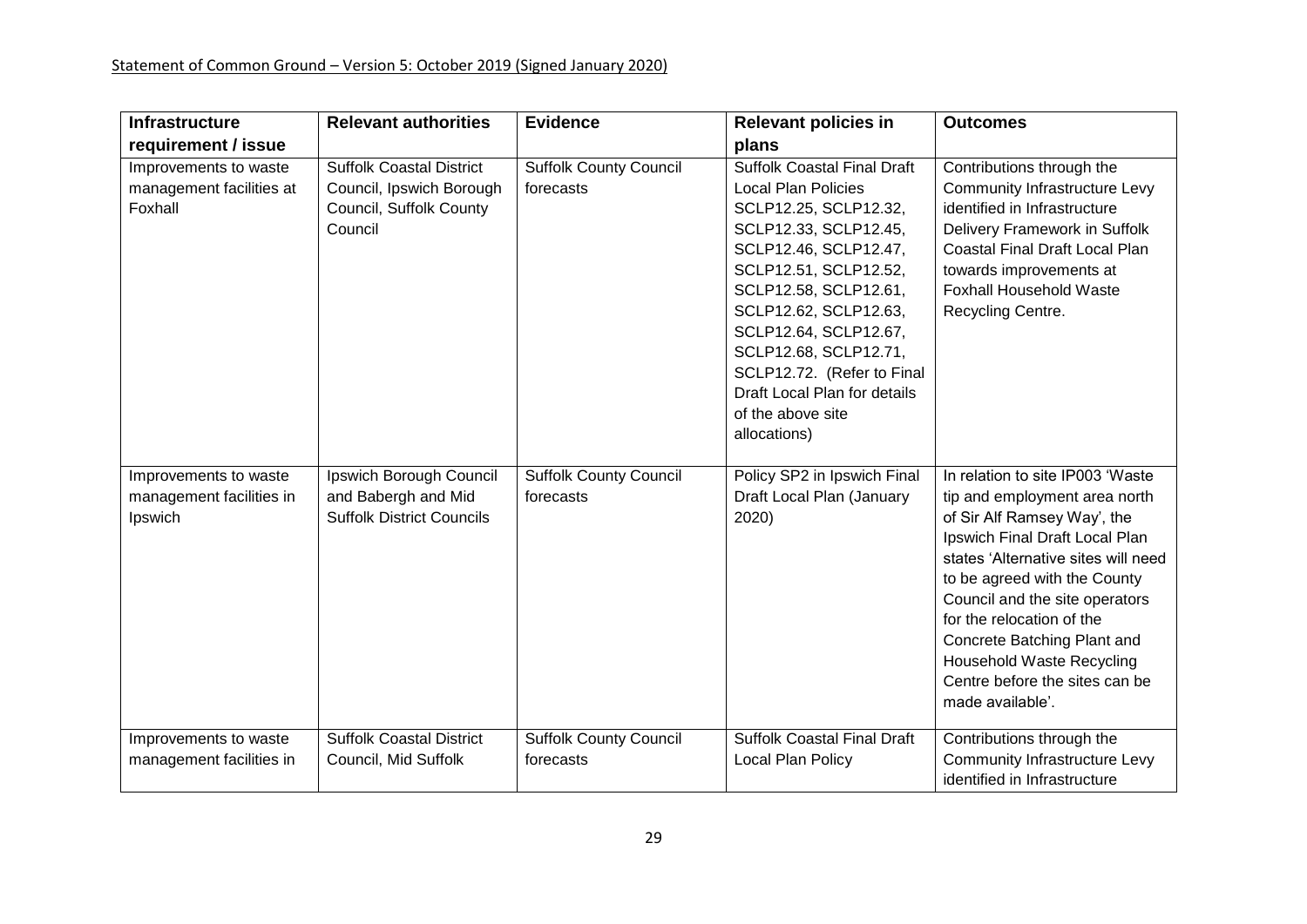| <b>Infrastructure</b>                             | <b>Relevant authorities</b>                                                                                                                            | <b>Evidence</b>                                                                                                 | <b>Relevant policies in</b>                                                                                                                                                                                                                                                      | <b>Outcomes</b>                                                                                                                                                                                                                                                                 |
|---------------------------------------------------|--------------------------------------------------------------------------------------------------------------------------------------------------------|-----------------------------------------------------------------------------------------------------------------|----------------------------------------------------------------------------------------------------------------------------------------------------------------------------------------------------------------------------------------------------------------------------------|---------------------------------------------------------------------------------------------------------------------------------------------------------------------------------------------------------------------------------------------------------------------------------|
| requirement / issue                               |                                                                                                                                                        |                                                                                                                 | plans                                                                                                                                                                                                                                                                            |                                                                                                                                                                                                                                                                                 |
| Stowmarket (Mid Suffolk<br>District)              | <b>District Council and</b><br><b>Suffolk County Council</b>                                                                                           |                                                                                                                 | SCLP12.59 Land adjacent<br>to Swiss Farm, Otley                                                                                                                                                                                                                                  | Delivery Framework in Suffolk<br>Coastal Final Draft Local Plan<br>towards improvements to waste<br>management facilities in<br>Stowmarket.                                                                                                                                     |
| <b>Green Infrastructure</b>                       |                                                                                                                                                        |                                                                                                                 |                                                                                                                                                                                                                                                                                  |                                                                                                                                                                                                                                                                                 |
| Creation of 'green trail'<br>around Ipswich       | Ipswich Borough Council,<br>Babergh District Council,<br><b>Mid Suffolk District</b><br><b>Council and Suffolk</b><br><b>Coastal District Council.</b> | Update to the Haven<br>Gateway Green<br>Infrastructure Strategy for<br>the Ipswich Policy Area<br>(August 2015) | Ipswich Borough Council<br>Final Draft Local Plan<br>policy ISPA4 Cross<br>Boundary Working to<br>Deliver Sites and CS16<br>green Infrastructure, Sport<br>and Recreation, Suffolk<br><b>Coastal Final Draft Local</b><br>Plan policy SCLP12.24<br>Land at Humber Doucy<br>Lane. | Policies ISPA4 and SCLP12.24<br>require development to<br>contribute to the creation of the<br>'green trail'.                                                                                                                                                                   |
| <b>Education</b>                                  |                                                                                                                                                        |                                                                                                                 |                                                                                                                                                                                                                                                                                  |                                                                                                                                                                                                                                                                                 |
| Education capacity in<br>north east Ipswich area. | <b>Suffolk Coastal District</b><br>Council, Ipswich Borough<br><b>Council and Suffolk</b><br><b>County Council</b>                                     | <b>Suffolk County Council</b><br>education forecasts                                                            | <b>Suffolk Coastal Final Draft</b><br><b>Local Plan Policies</b><br>SCLP12.24 Land at<br>Humber Doucy Lane and<br>SCLP12.67 Land at<br>Keightley Way, Tuddenham<br>SCLP12.68 Land south of<br>Lower Road, Westerfield                                                            | Contributions through the<br><b>Community Infrastructure Levy</b><br>identified in Infrastructure<br>Delivery Framework in Suffolk<br>Coastal Final Draft Local Plan<br>towards the provision of<br>additional primary and<br>secondary spaces at the Ipswich<br>Garden Suburb. |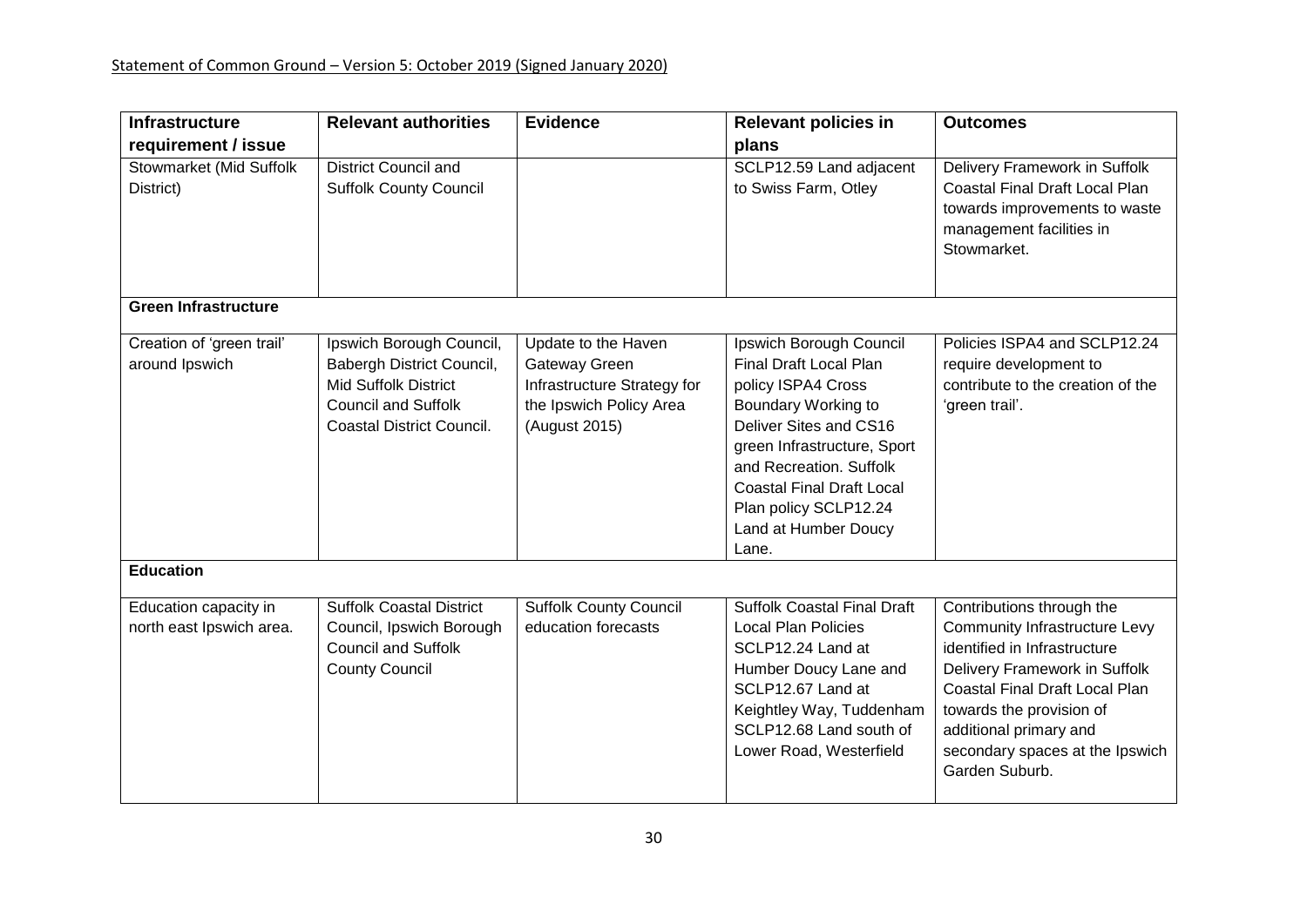| <b>Infrastructure</b>                                                        | <b>Relevant authorities</b>                                                                                             | <b>Evidence</b>                                       | <b>Relevant policies in</b>                                                                                                                                    | <b>Outcomes</b>                                                                                                                                                                                                                                                                                          |
|------------------------------------------------------------------------------|-------------------------------------------------------------------------------------------------------------------------|-------------------------------------------------------|----------------------------------------------------------------------------------------------------------------------------------------------------------------|----------------------------------------------------------------------------------------------------------------------------------------------------------------------------------------------------------------------------------------------------------------------------------------------------------|
| requirement / issue                                                          |                                                                                                                         |                                                       | plans                                                                                                                                                          |                                                                                                                                                                                                                                                                                                          |
|                                                                              |                                                                                                                         |                                                       | Ipswich Final Draft Local<br>Plan Policy ISPA4 Cross<br>Boundary Working to<br><b>Deliver Sites</b>                                                            | Policy ISPA4 requires primary<br>school places to meet the needs<br>of the development.<br>Under SCLP12.24 and ISPA4,<br>development to the north of<br>Humber Doucy Lane is<br>proposed for after 2031,<br>reflecting likely delivery rates of<br>education infrastructure at<br>Ipswich Garden Suburb. |
| Claydon High School (Mid<br>Suffolk District) forecast to<br>exceed capacity | <b>Suffolk Coastal District</b><br>Council, Mid Suffolk<br><b>District Council and</b><br><b>Suffolk County Council</b> | <b>Suffolk County Council</b><br>education forecasts  | <b>Suffolk Coastal Final Draft</b><br><b>Local Plan Policies</b><br>SCLP12.71 Land at Mow<br>Hill Witnesham and<br>SCLP12.72 Land at Street<br>Farm, Witnesham | Contributions through the<br><b>Community Infrastructure Levy</b><br>identified in Infrastructure<br>Delivery Framework in Suffolk<br>Coastal Final Draft Local Plan<br>towards additional spaces<br>related to development in<br><b>Suffolk Coastal District.</b>                                       |
| Woodbridge Road -<br>identified for a special<br>needs school                | <b>Suffolk County Council</b><br>and Ipswich Borough<br>Council                                                         | <b>Suffolk County Council</b><br>education forecasts  | Final Draft Local Plan<br><b>CS15/CS17</b>                                                                                                                     | S106 contributions, DfE funding                                                                                                                                                                                                                                                                          |
| Early years provision                                                        |                                                                                                                         |                                                       |                                                                                                                                                                |                                                                                                                                                                                                                                                                                                          |
| Early years capacity in<br>north east Ipswich                                | <b>Suffolk Coastal District</b><br>Council, Ipswich Borough<br><b>Council and Suffolk</b><br><b>County Council</b>      | Suffolk County Council and<br>Ipswich Borough Council | <b>Suffolk Coastal Final Draft</b><br><b>Local Plan Policies</b><br>SCLP12.24 Land at<br>Humber Doucy Lane                                                     | Policy SCLP12.24 requires<br>0.1ha of land for an early years<br>setting if needed in the Suffolk<br>Coastal part of the site.                                                                                                                                                                           |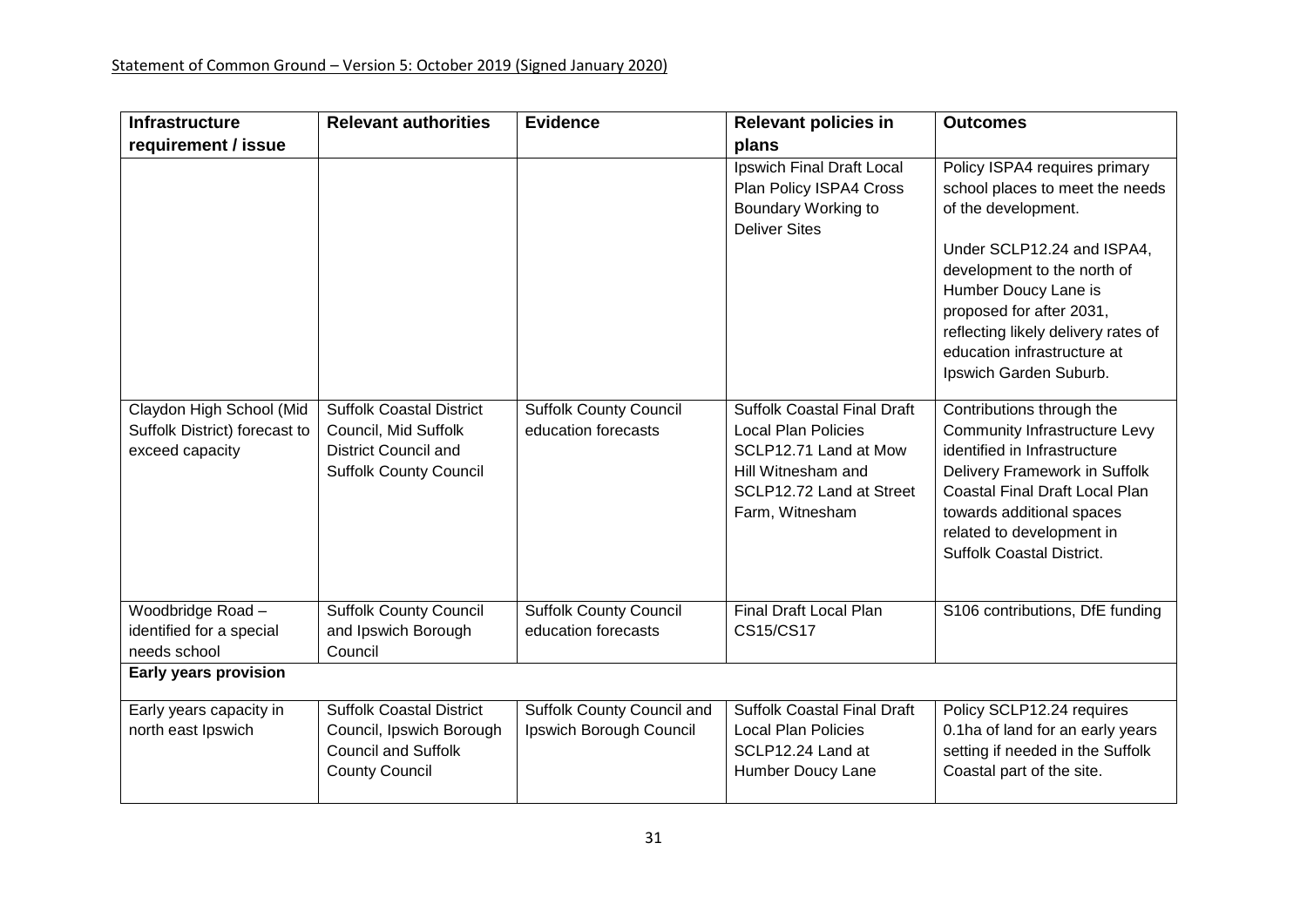| Infrastructure                                                   | <b>Relevant authorities</b>                                                                                                                          | <b>Evidence</b>                                                            | <b>Relevant policies in</b>                                                                                                                                                                                                                                         | <b>Outcomes</b>                                                                                                                                                                                                                          |
|------------------------------------------------------------------|------------------------------------------------------------------------------------------------------------------------------------------------------|----------------------------------------------------------------------------|---------------------------------------------------------------------------------------------------------------------------------------------------------------------------------------------------------------------------------------------------------------------|------------------------------------------------------------------------------------------------------------------------------------------------------------------------------------------------------------------------------------------|
| requirement / issue                                              |                                                                                                                                                      |                                                                            | plans                                                                                                                                                                                                                                                               |                                                                                                                                                                                                                                          |
|                                                                  |                                                                                                                                                      |                                                                            | ISPA 4 of the final draft<br>Ipswich Local Plan                                                                                                                                                                                                                     | Ipswich Final Draft Local Plan<br>Policy CS17 identifies that<br>development will need to meet<br>the on- and off-site infrastructure<br>needed to support the<br>development and ISPA4<br>addresses cross boundary<br>working on sites. |
| <b>Health</b>                                                    |                                                                                                                                                      |                                                                            |                                                                                                                                                                                                                                                                     |                                                                                                                                                                                                                                          |
| Additional floorspace at<br>practices within Ipswich<br>Borough. | <b>Suffolk Coastal District</b><br>Council, Ipswich Borough<br>Council, NHS, Ipswich &<br><b>East Suffolk Clinical</b><br><b>Commissioning Group</b> | Ipswich & East Suffolk<br><b>Clinical Commissioning</b><br>Group forecasts | <b>Suffolk Coastal Final Draft</b><br><b>Local Plan Policies</b><br>SCLP12.57 Land at Bridge<br>Road, Levington,<br>SCLP12.68 Land south of<br>Lower Road, Westerfield,<br>SCLP12.24 Land at<br>Humber Doucy Lane<br>SCLP12.67 Land off<br>Keightley Way, Tuddenham | Contributions towards<br>enhancements are identified<br>alongside policies SCLP12.24,<br>SCLP12.57, SCLP12.67 and<br>SCLP12.68 in the Suffolk<br>Coastal Final Draft Local Plan.                                                         |
| <b>Libraries</b>                                                 |                                                                                                                                                      |                                                                            |                                                                                                                                                                                                                                                                     |                                                                                                                                                                                                                                          |
| Improvements to library<br>provision within Ipswich<br>Borough   | <b>Suffolk Coastal District</b><br>Council, Ipswich Borough<br><b>Council and Suffolk</b><br><b>County Council</b>                                   | <b>Suffolk County Council</b>                                              | <b>Suffolk Coastal Final Draft</b><br><b>Local Plan Policies</b><br>SCLP12.24 Land at<br>Humber Lane, SCLP12.25<br><b>Suffolk Police</b><br>Headquarters, Martlesham,<br>SCLP12.45 Land to the<br>South East of Levington                                           | The Suffolk Coastal Final Draft<br>Local Plan identifies a<br>contribution towards<br>improvements at Ipswich library<br>through the Community<br>Infrastructure Levy, in relation to<br>these policies.                                 |